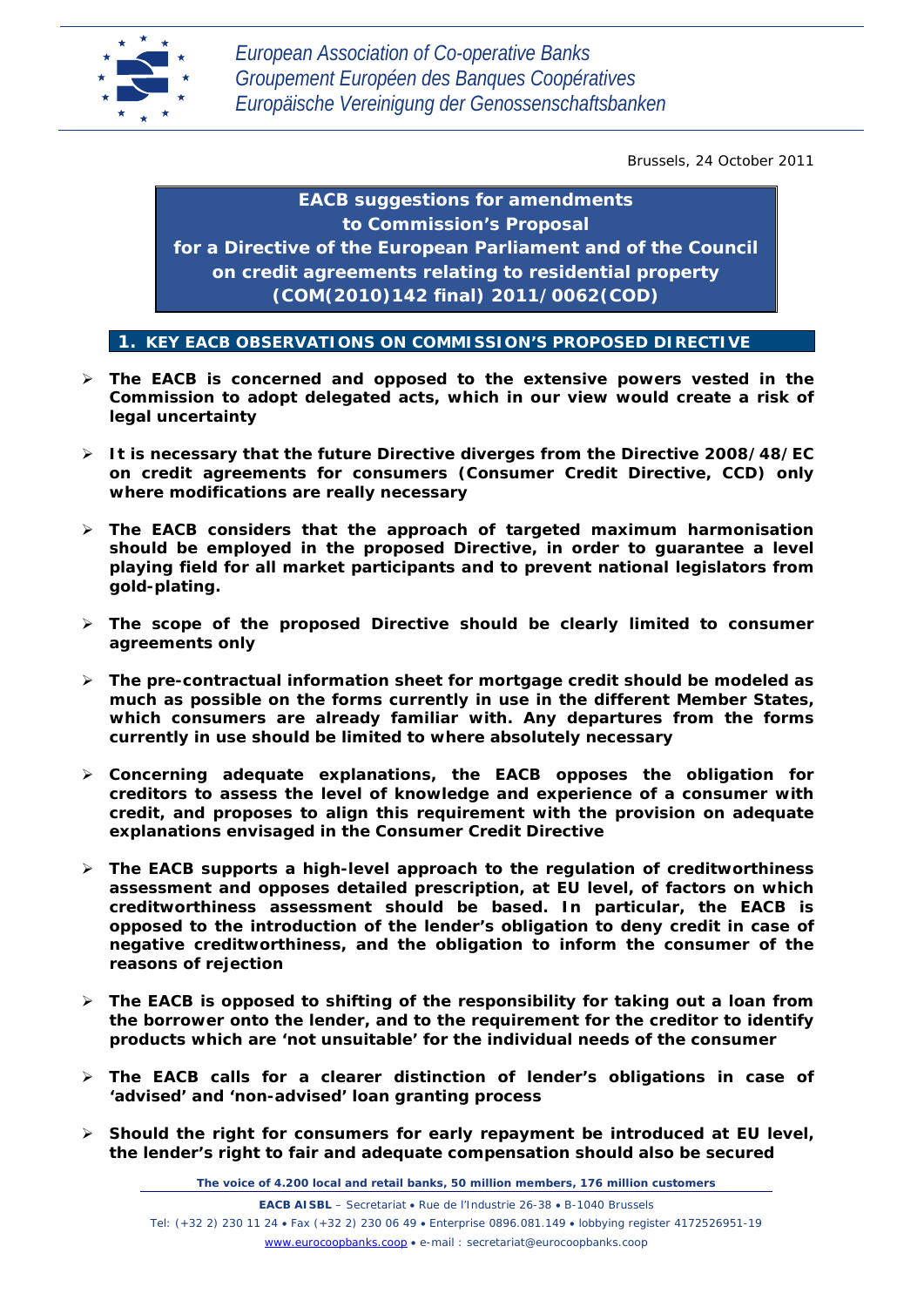

# **2. KEY EACB OBSERVATIONS ON IMCO DRAFT OPINION OF 14 SEPTEMBER 2011**

# **2.1. General comments on IMCO draft opinion**

The IMCO draft opinion is globally satisfying and thus the EACB welcomes most of the amendment proposed therein. In particular, the EACB considers that it is logical that the CARRP Directive should be aligned as much as possible with the CCD.

The EACB strongly supports the following amendments proposed by the Rapporteur in his draft opinion:

- **Amendment 7 (Recital 14)**
- **Amendment 8 (Recital 15)**
- **Amendment 15 (Recital 31)**
- **Amendment 17 (Recital 39)**
- **Amendment 19 (Recital 41)**
- **Amendment 22 (Article 2 – Paragraph 1):** It should be clear that that the proposed Directive applies only to mortgage credit agreements concluded with consumers.
- **Amendment 40 (Art 5 Paragraph 1):** While it is logical that a *'recommendation of the most suitable agreements for the consumer's needs, financial situation and personal circumstances'* is a part of the 'advice' (separate service as defined in Art 17), it is not logical to include a requirement for the lender/tied credit intermediary to *'act (…) in accordance with the best interest of the consumer'* always when granting/intermediating credit. Such a requirement would be ill-defined, disempowering towards consumers, unjustified, and which would impose unlimited and incalculable liability for creditors. The obligation to act 'in the best interest of the consumer' could be perhaps logical in case of independent intermediaries, but it should be made clear that co-operative banks with their specific business model based on the ownership of their members, always act for the benefit of all their members/clients. The interest of one client should not be put before the interest of other clients, as is already reflected in Article 19 of the Directive 2004/39/EC (MiFID), which states that *"when providing investment services and/or, where appropriate, ancillary services to clients, an investment firm act honestly, fairly and professionally in accordance with the best interests of its clients".*
- **Amendments 42 (Article 6 – Paragraph 4); 61 (Article 10 – Paragraph 3); and 74 (Article 14 – Paragraph 5):** The EACB is opposed to the extensive use of delegated acts proposed in the directive and welcomes the amendments proposed by the Rapporteur to narrow down the scope of their use. However, the EACB would call for complete removal of the use of delegated acts in this Directive, as they harm the legal certainty. If necessary, elements listed in the above provision should be subject to a review (review clause), following a proper round of consultation, impact assessment and with full involvement of relevant stakeholders.
- **Amendment 49 (Article 8 - Paragraph 2 (i)):** Advertising is normally intended merely to establish a first contact with the potential creditor. A long list of information elements to be included in the advertisement would render advertisement on radio and TV very difficult, if not impossible. In particular, an excessive warning at as an early stage as advertising is unjustified, given the true default and foreclosure rates.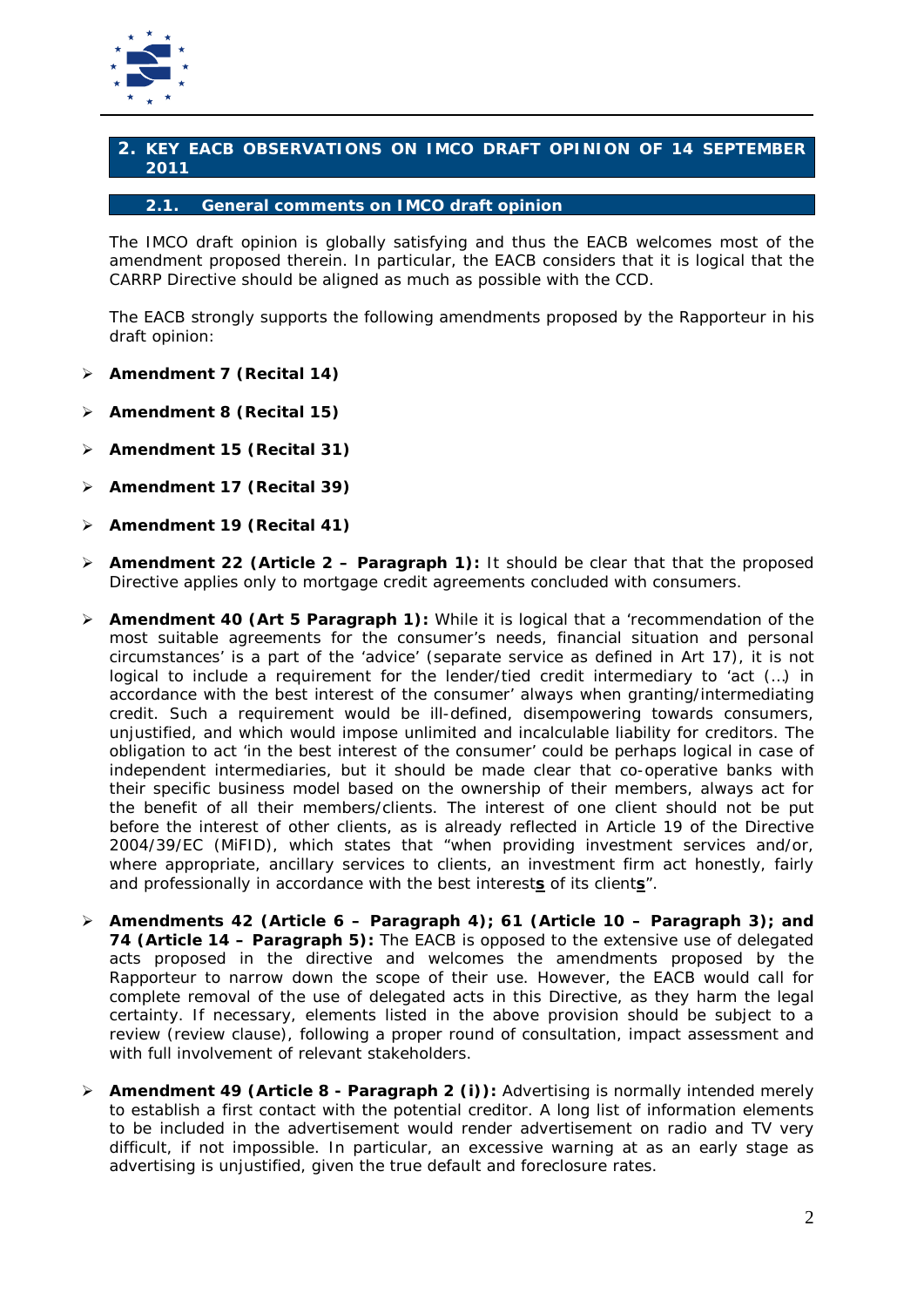

- **Amendment 63 (Article 11):** The obligation of the lenders to *'assess the level of knowledge and experience with credit of the consumer by any means necessary (...) to determine the level of explanations to be given to the consumer and adjust such explanations accordingly'* is clearly driven by the requirement of Art 19 of Directive 2004/39/EC on markets in financial instruments to assess client's knowledge and experience in investment field when providing investment advice. While in the investment field it is the client (investor) who bares the risk and it is in his own interest to provide all the relevant information, this is not the case with regards to borrowers. In addition, the requirement to use 'any means necessary' would be completely out of proportion and is totally open-ended as to the responsibility of the lender; it also remains unclear how such an assessment could be performed by lenders (it would not be reasonable to expect that banks organise testing for their clients). The EACB fully agrees that the wording of Art 11 of the proposed Directive should be aligned with the wording of Art 5(6) CCD.**Amendment 69 (Article 14 – Paragraph 2 – Subparagraph (b)):** The obligation for the creditor to inform the consumer of the reasons for rejection in case the loan is not granted creates a potential risk of consumers exploiting such information and tailor-making their consequent applications (i.e. adjusting their following loan applications in accordance with the received reasons for rejection presented by the previous lender). This could lead to an irresponsible borrowing behaviour where consumers receive loans under false pretences. In addition, such a requirement would remain in conflict with the freedom to contract and suggest *a contrario* a right to credit. Finally, in most cases, the rejection would be based on a combination of factors, including employment situation, level of indebtedness, etc., rather than for one, particular reason. In addition, rejection may be based on elements other than those related to creditworthiness assessment, such as e.g. Anti Money Laundering provisions, which banks are prohibited from communicating to consumers.
- **Amendment 70 (Article 14 – Paragraph 2 – Subparagraph (d)):** The EACB fully supports the alignment of this provision with the provisions of Article 9 Paragraph 2 of the Directive 48/2008/EC on credit agreements for consumers (CCD). In addition, it should be born in mind that the Directive 95/46/EC of 24 October 1995 on the protection of individuals with regard to the processing of personal data and on free movement of such data already contains provisions applicable in this case.
- **Amendment 73 (Article 14 – Paragraph 4):** The draft Directive rightly classifies 'advice' as a separate service, different from the services provided by the lender or a tied credit intermediary to the borrower in the course of 'regular', non-advised process of granting a loan. However, the distinction between those two types of services is not made clear in the proposed Directive. While it is logical that a 'recommendation of the most suitable agreements for the consumer's needs, financial situation and personal circumstances' is a part of the 'advice' (service as defined in Art 17), it is not logical to include a requirement for the lender/tied credit intermediary to 'identify products that are not unsuitable for the consumer given his needs, financial situation and personal circumstances' within the regular, non-advised loan granting process, as those belong to the separate service of 'advice'. Particularly, considering the potential liability aspects, the requirements Art 14(4) should not be part of the 'regular' loan granting process where no 'advice' is given, and therefore they cannot stand in the Directive as currently proposed by the Commission.
- **Amendment 75 (Article 15 – Paragraph 1)**
- **Amendment 76(Article 15 – Paragraph 2)**
- **Amendment 77 (Article 16 – Paragraph 2):** The EACB does not support the use of delegated acts in this proposal (see EACB justification in context of IMCO amendments 56, 66 and 86)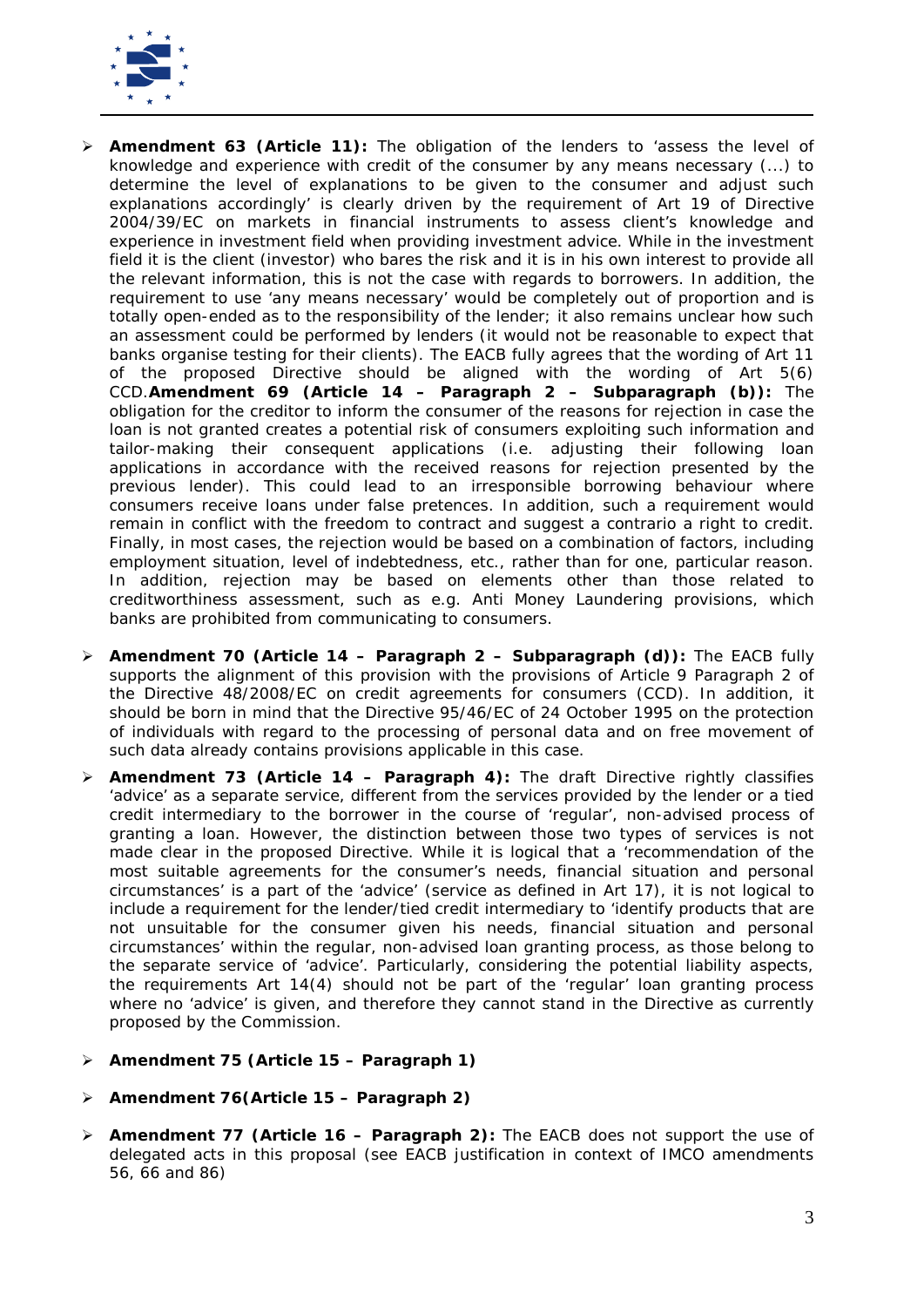

**Amendment 83 (Article 24 – Paragraph 2)**

# **Amendment 89 (Article 29 – Title)**

 **Amendment 90 (Article 29 – Paragraph 1):** The approach of targeted maximum harmonisation should be employed in the proposed Directive, as it is necessary to prevent national legislators from gold-plating and to guarantee a level playing field for all market participants. Targets of maximum harmonisation should be chosen according to the analysis of whether the non-application of the maximum harmonisation principle to a given provision would lead to diverging interpretations resulting in market distortions, and the future CARRP Directive should be aligned with the CCD to the furthest extent possible.

## **Amendment 92 (Article 30a (new))**

# **1.2. Detailed comments & further amendments proposed by EACB**

The EACB has developed detailed comments on further CARRP draft Directive provisions and selected amendments as proposed by the IMCO Rapporteur in his draft opinion dated 14 September 2011, which are enclosed hereunder.

### **PREAMBLE**

| Recital 17                                                       | Amendment 9                                                              |                                                                                        |
|------------------------------------------------------------------|--------------------------------------------------------------------------|----------------------------------------------------------------------------------------|
| Text proposed by the European                                    | Text proposed in IMCO Draft                                              | <b>EACB Proposal for Amendment</b>                                                     |
| Commission                                                       | Report                                                                   |                                                                                        |
| Creditors<br>and<br>credit<br>(17)                               | (17)<br>Creditors<br>credit<br>and                                       | Creditors<br>(17)<br>and<br>credit                                                     |
| intermediaries frequently use                                    | intermediaries frequently use                                            | intermediaries frequently use                                                          |
| advertisements, often featuring                                  | advertisements, often featuring                                          | advertisements, often featuring                                                        |
| special terms and conditions,                                    | special terms and conditions,                                            | special terms and conditions,                                                          |
| attract consumers to a<br>to                                     | attract consumers<br>to<br>to<br>- a                                     | attract consumers to<br>to<br>- a                                                      |
| particular product. Consumers                                    | particular product. Consumers                                            | particular product. Consumers                                                          |
| should, therefore, be protected                                  | should, therefore, be protected                                          | should, therefore, be protected                                                        |
| against unfair or misleading                                     | against unfair or misleading                                             | against unfair or misleading                                                           |
| advertising<br>practices<br>and                                  | advertising<br>practices<br>and                                          | advertising<br>practices<br>and                                                        |
| should be able to compare                                        | should be able to compare                                                | should be able to compare                                                              |
| Specific<br>advertisements.                                      | advertisements. Specific final                                           | advertisements. Specific final                                                         |
| provisions on the advertising of                                 | provisions on the advertising of                                         | provisions on the advertising of                                                       |
| credit agreements relating to                                    | credit agreements relating to                                            | credit agreements relating to                                                          |
| residential immovable property                                   | residential immovable property                                           | residential immovable property                                                         |
|                                                                  |                                                                          |                                                                                        |
| and a list of items to be                                        | credit<br>agreements<br>and                                              | credit<br>agreements<br>and                                                            |
| included in advertisements and                                   | secured by mortgages, and a                                              | secured by mortgages, and a                                                            |
| marketing materials directed at                                  | list of items to be included in                                          | list of items to be included in                                                        |
| consumers are<br>necessary to                                    | advertisements and marketing                                             | advertisements and marketing                                                           |
| enable<br>them<br>to<br>compare                                  | directed<br>materials<br>at                                              | directed<br>materials<br>at                                                            |
| offers.<br>different<br>Such                                     | where<br>such<br>consumers                                               | where<br>consumers<br>such                                                             |
| provisions take into account                                     | specifies<br>advertising                                                 | specifies<br>advertising                                                               |
| specificities<br>οf<br>credit<br>the                             | <i>interest rates and costs, are</i>                                     | interest rates and costs, are                                                          |
| relating<br>agreements<br>to<br>residential                      | necessary to enable them to                                              | necessary to enable them to                                                            |
| immovable                                                        | compare different offers. For<br><b>States</b><br>rest.<br>Member<br>the | compare different offers. For<br>the rest. Member States                               |
| property, for instance, the<br>if<br>that<br>fact<br>the<br>loan | should remain free to <i>provide</i>                                     | should remain free to <b>provide</b>                                                   |
| repayments<br>are not<br>met,                                    | for information requirements                                             | for information requirements                                                           |
| is<br>risk<br>of<br>the<br>there<br>a                            | in their national laws.<br>Such                                          | in their national laws— Such                                                           |
| losing<br>the<br>consumer                                        | provisions <b>should</b> take into                                       | provisions should take into                                                            |
| <b>States</b><br>Member<br>property.                             | account the<br>specificities<br>of                                       | account the specificities of                                                           |
| should<br>remain<br>to<br>free<br>introduce<br>maintain          | credit agreements relating to<br>residential<br>immovable                | credit agreements relating to<br>residential <b>contracts</b><br><del>-immovable</del> |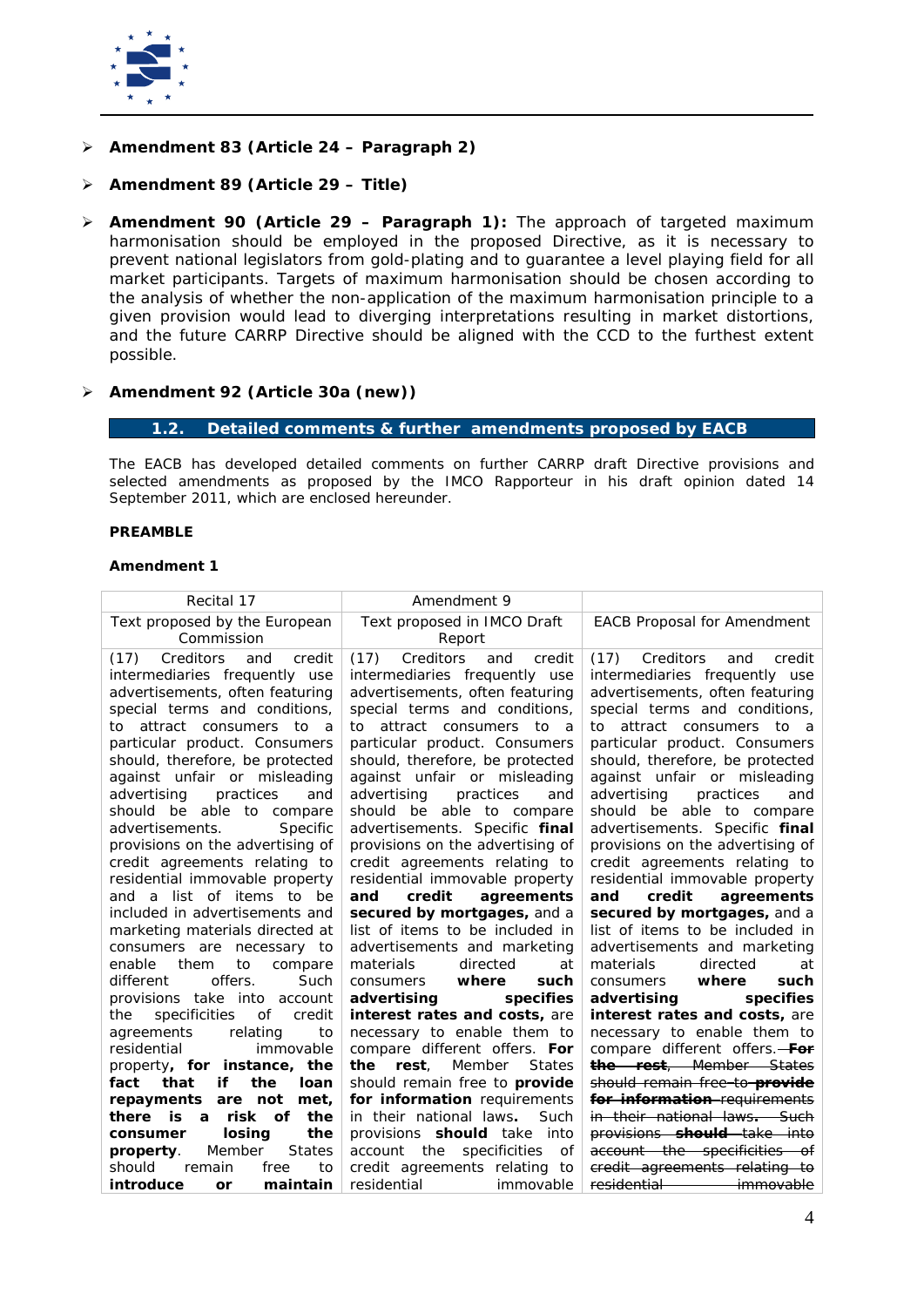

*The EACB opposes the possibility of Member States to provide for further other information requirements in advertising in their national laws.*

### **Amendment 2**

| Recital 24                                                                                                                                                                                                                                                                                                                                                                                                                                                                                                                                                                                                                                                                                                                                                                                                                                                                                          |                                       |                                                                                                                                                                                                                                                                                                                               |
|-----------------------------------------------------------------------------------------------------------------------------------------------------------------------------------------------------------------------------------------------------------------------------------------------------------------------------------------------------------------------------------------------------------------------------------------------------------------------------------------------------------------------------------------------------------------------------------------------------------------------------------------------------------------------------------------------------------------------------------------------------------------------------------------------------------------------------------------------------------------------------------------------------|---------------------------------------|-------------------------------------------------------------------------------------------------------------------------------------------------------------------------------------------------------------------------------------------------------------------------------------------------------------------------------|
| Text proposed by the European<br>Commission                                                                                                                                                                                                                                                                                                                                                                                                                                                                                                                                                                                                                                                                                                                                                                                                                                                         | Text proposed in IMCO Draft<br>Report | <b>EACB Proposal for Amendment</b>                                                                                                                                                                                                                                                                                            |
| of<br>An.<br>assessment<br>creditworthiness should take<br>into consideration all necessary<br>factors that could influence a<br>consumer's ability to repay<br>over the lifetime of the loan<br>including, but not limited to,<br>the<br>consumer's<br>income.<br>regular expenditures, credit<br>score, past credit history,<br>ability to handle interest<br>rate adjustments, and other<br>existing<br>credit<br><b>Additional</b><br>commitments.<br>provisions<br>be<br>may<br>further<br>to<br>necessary<br>elaborate on the different<br>elements that may be taken<br>consideration<br>in<br>into<br>$\boldsymbol{a}$<br>creditworthiness<br>assessment. Member States<br>may issue guidance on the<br>method<br>and<br>criteria<br>tο<br>consumer's<br>assess<br>a<br>creditworthiness,<br>for<br>example by setting limits on<br>loan-to-value<br>or Ioan<br>tο<br><i>income ratios.</i> |                                       | An<br>assessment<br>of<br>creditworthiness should<br>take<br>into consideration all necessary<br>factors that could influence a<br>consumer's ability to repay<br>over the lifetime of the loan,<br>which are likely to occur<br>and which are known to the<br>creditor at the time of the<br>creditworthiness<br>assessment. |

#### *Justification*

*Firstly, the issuing of guidance by Member States on the method and criteria to assess a consumer's creditworthiness stands against the concept of an individualised approach to creditworthiness which is at the very core of the co-operative banks' business model. The procedures developed and used by the co-operative banks have already proved themselves to be sound and proper. In addition, it must be ensured that the creditor should base his decision only on factors which are known to him at the time of performing the assessment of consumer's creditworthiness (and which at that time are reasonably considered as likely to occur).*

*Secondly, it would seem that financial stability/solvency issues would be better addressed in the context of Basel II and Basel III, and not in a directive focused on consumer protection. There is also a question of the loans already granted but still outstanding; if consumers with such credits*  wanted to switch their loans granted under conditions different from those stipulated in the *guidance (e.g. with a higher LTV ratio) such consumers would not be able to switch and would be locked in their current loans.*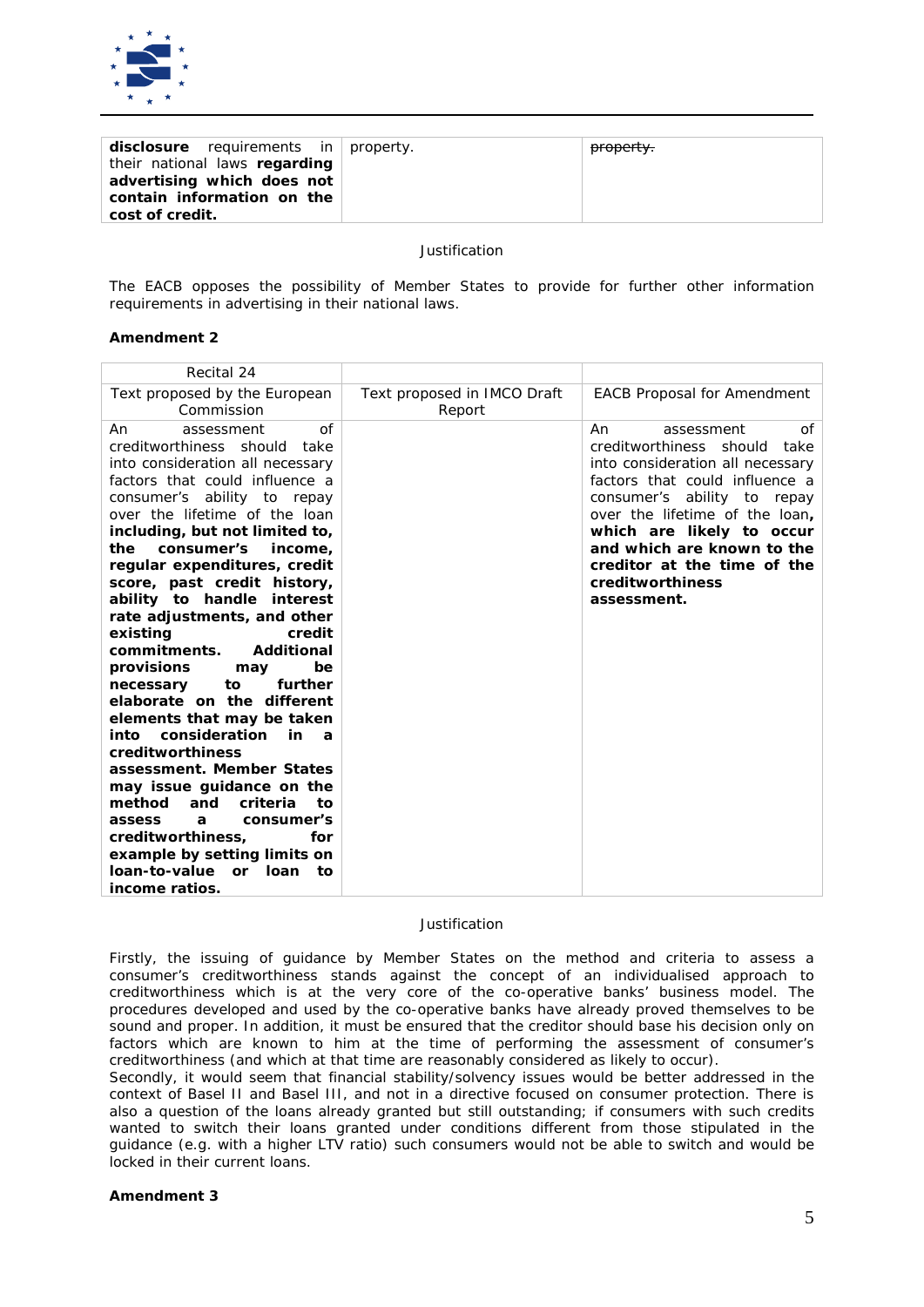

| Recital 25                                                                                                                                                                                                                                                                                                                                                                                                                                                                                                                                       | Amendment 12                                                                                                                                                                                                                                                                                                                                                                                                                                                                 |                                                                                                                                                                                                                                                                                                                                                                                                                                                                                                                                                             |
|--------------------------------------------------------------------------------------------------------------------------------------------------------------------------------------------------------------------------------------------------------------------------------------------------------------------------------------------------------------------------------------------------------------------------------------------------------------------------------------------------------------------------------------------------|------------------------------------------------------------------------------------------------------------------------------------------------------------------------------------------------------------------------------------------------------------------------------------------------------------------------------------------------------------------------------------------------------------------------------------------------------------------------------|-------------------------------------------------------------------------------------------------------------------------------------------------------------------------------------------------------------------------------------------------------------------------------------------------------------------------------------------------------------------------------------------------------------------------------------------------------------------------------------------------------------------------------------------------------------|
| Text proposed by the European<br>Commission                                                                                                                                                                                                                                                                                                                                                                                                                                                                                                      | Text proposed in IMCO Draft<br>Report                                                                                                                                                                                                                                                                                                                                                                                                                                        | <b>EACB Proposal for Amendment</b>                                                                                                                                                                                                                                                                                                                                                                                                                                                                                                                          |
| negative creditworthiness<br>A<br>assessment should indicate to<br>the creditor that the consumer<br>is unable to afford the credit<br>and as a consequence, the<br>creditor should not grant the<br>Such a<br>credit.<br>negative<br>outcome may derive from a<br>wide<br>of<br>range<br>reasons.<br>including but not limited to the<br>consultation of a database or a<br>negative<br>credit<br>A<br>score.<br>positive<br>creditworthiness<br>should<br>assessment<br>not<br>constitute an obligation for the<br>creditor to provide credit. | negative creditworthiness<br>A<br>assessment should <i>mean that</i><br>the credit will<br>only<br>be<br>in<br>granted<br>exceptional<br>circumstances.<br>Such<br>a<br>negative outcome may derive<br>from a wide range of reasons,<br>including but not limited to the<br>consultation of a database or a<br>negative<br>credit<br>score.<br>A positive creditworthiness<br>should<br>assessment<br>not<br>constitute an obligation for the<br>creditor to provide credit. | negative creditworthiness<br>$\overline{A}$<br>assessment should <i>mean that</i><br>the credit will<br><del>—onlv−</del><br><del>granted</del><br><del>in</del><br><del>exceptional</del><br>-Such<br><del>circumstances.</del><br>negative outcome may derive<br>from a wide range of reasons,<br>including but not limited to the<br>consultation of a database or a<br>negative —<br><del>-credit -</del><br>score.<br>creditworthiness<br>A positive<br>should<br>assessment<br>not<br>constitute an obligation for the<br>creditor to provide credit. |

*Assessing creditworthiness is carried out by banks on an individualised basis. In some circumstances a responsible lending decision can be made despite the creditworthiness assessment*  which at face value is negative. There are factors which can be taken into account by the lender which are not strictly speaking elements of creditworthiness assessment, such as third party surety *or collateral. Another example of a situation where the granting of the loan could be looked*  favourably upon despite negative creditworthiness assessment could be granting a loan for the *purpose of finishing the property which is used as collateral, in order to be able to sell that property. A proposition that in every case where the outcome of the creditworthiness assessment is negative, the lender is under the obligation not to grant credit is against an individualised, case-bycase approach to the lending decisions. Following the same logic, positive creditworthiness assessment should not constitute a right to credit. A statement that "A positive creditworthiness assessment should not constitute an obligation for the creditor to provide credit" is very important in order to avoid undue creditor's liability.* 

| Recital 26                                                                                                                                                                                                                                                                                                                                                                                                                                                                                                                                                                                                                                                       | Amendment 13                                                                                                                                                                                                                                                                                                                                                                                                                                                                                                                                                         |                                                                                                                                                                                                                                                                                                                                                                                                                                                                                                                                                                  |
|------------------------------------------------------------------------------------------------------------------------------------------------------------------------------------------------------------------------------------------------------------------------------------------------------------------------------------------------------------------------------------------------------------------------------------------------------------------------------------------------------------------------------------------------------------------------------------------------------------------------------------------------------------------|----------------------------------------------------------------------------------------------------------------------------------------------------------------------------------------------------------------------------------------------------------------------------------------------------------------------------------------------------------------------------------------------------------------------------------------------------------------------------------------------------------------------------------------------------------------------|------------------------------------------------------------------------------------------------------------------------------------------------------------------------------------------------------------------------------------------------------------------------------------------------------------------------------------------------------------------------------------------------------------------------------------------------------------------------------------------------------------------------------------------------------------------|
| Text proposed by the European                                                                                                                                                                                                                                                                                                                                                                                                                                                                                                                                                                                                                                    | Text proposed in IMCO Draft                                                                                                                                                                                                                                                                                                                                                                                                                                                                                                                                          | <b>EACB Proposal for Amendment</b>                                                                                                                                                                                                                                                                                                                                                                                                                                                                                                                               |
| Commission<br>(26) Consumers should provide<br>available<br>all<br>relevant<br>information on their financial<br>situation<br>and<br>personal<br>circumstances to the creditor<br>or intermediary <i>in order to</i><br><i>facilitate</i> the creditworthiness<br>The consumer<br>assessment.<br>should not, however, be<br>penalised where he is not in<br>a position to provide certain<br>information or assessments<br>of the future evolution of<br>his financial situation.<br>-In<br>situations<br>where<br>consumers<br>knowingly provide incomplete<br>information,<br>inaccurate<br>or<br>Member States should be able<br>to determine the appropriate | Report<br>(26) Consumers should provide<br>available<br>all<br>relevant<br>information on their financial<br>situation<br>and<br>personal<br>circumstances to <b>enable</b> the<br>creditor or intermediary<br>to<br>carry out the creditworthiness<br>assessment, since failure to<br>do so will result in refusal<br>of the credit they seek to<br><b><i>obtain</i></b> . In situations where<br>knowingly provide<br>consumers<br>incomplete<br>inaccurate<br>or<br>Member<br>States<br>information.<br>should be able to determine<br>the appropriate penalties. | (26) Consumers should provide<br>available<br>relevant<br>all<br>information on their<br>financial<br>situation<br>and<br>personal<br>circumstances to <b>enable</b> the<br>creditor or intermediary<br>to<br>carry out the creditworthiness<br>assessment, <i>since failure to</i><br>do so will result in refusal<br>of the credit they seek to<br><b>obtain.</b> In situations where<br>consumers knowingly provide<br>incomplete<br>inaccurate<br>or<br>Member<br><b>States</b><br>information.<br>should be able to determine<br>the appropriate penalties. |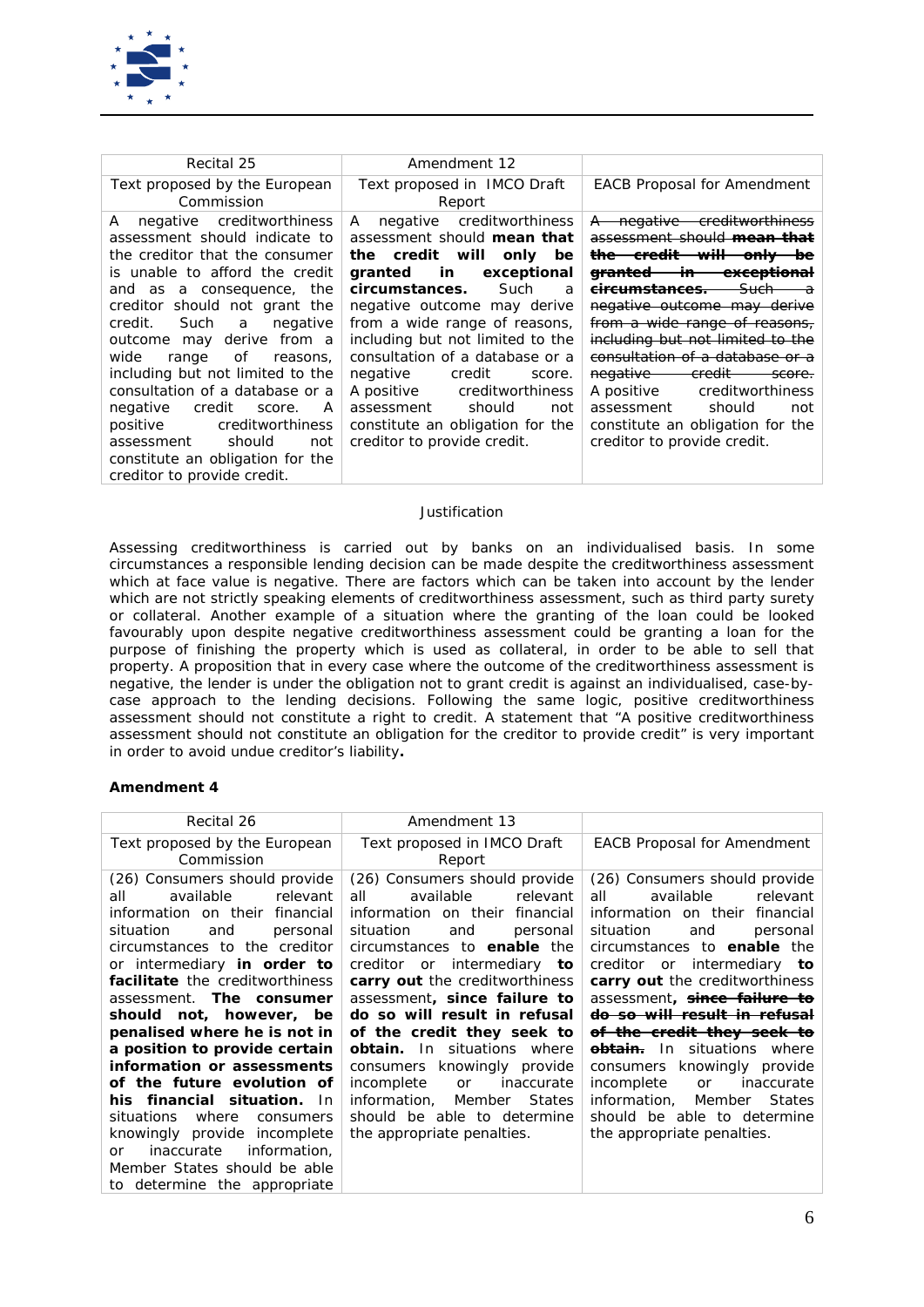

| oenalties. |  |
|------------|--|

*It is unclear how, at the stage of granting the loan, the creditor would be able to establish that the consumer failed to provide all available relevant information on his financial situation and personal circumstances. Creditors should not be held responsible for granting credit on the basis of incomplemete information if he cannot be aware that the borrower withheld some relevant information.*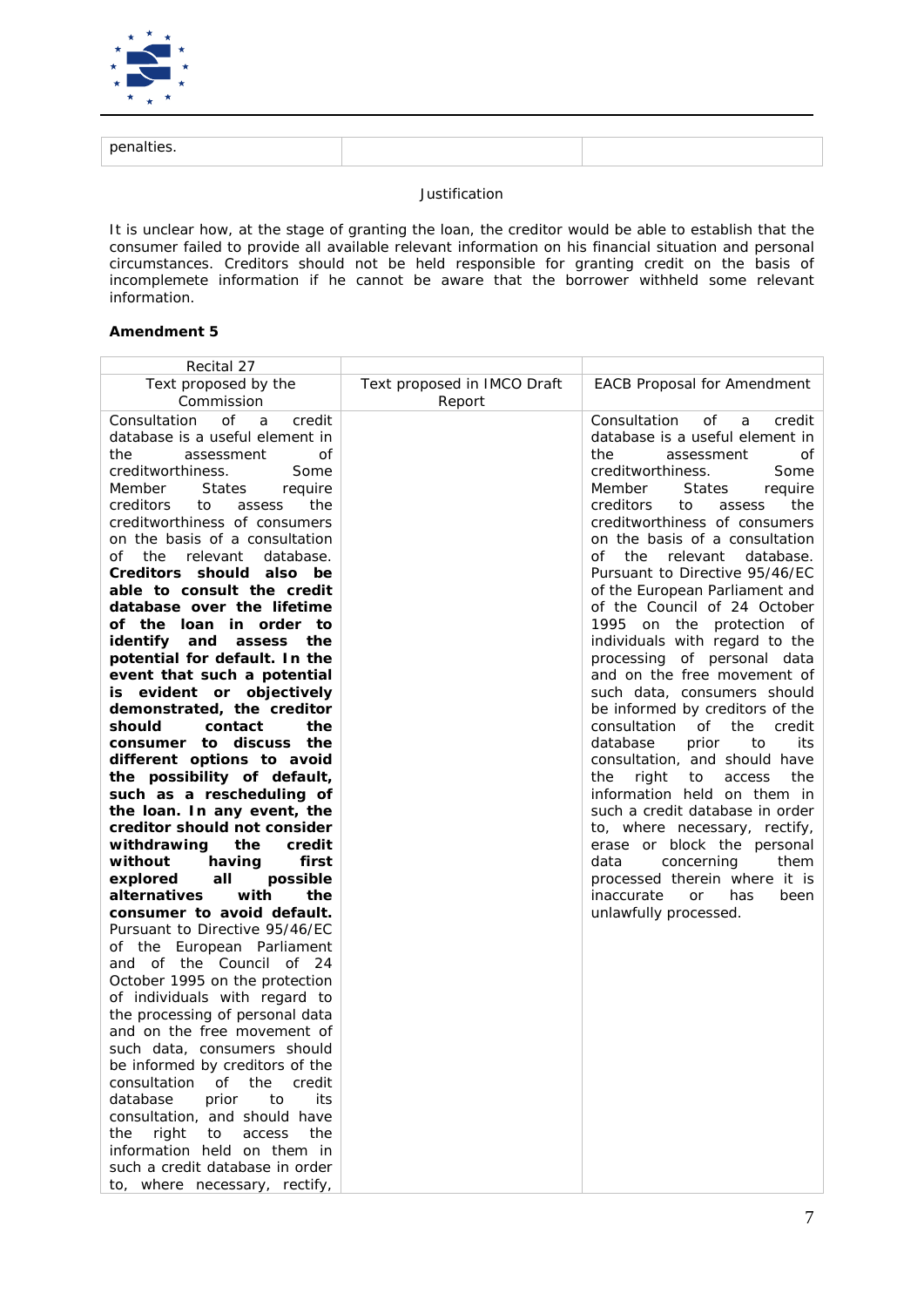

| erase or block the personal   |      |
|-------------------------------|------|
| data concerning them          |      |
| processed therein where it is |      |
| inaccurate or has             | been |
| unlawfully processed.         |      |

*Possible implications of the provision stating that "creditors should be able to consult the credit database over the lifetime of the loan" could be that if banks do not perform such consultation regularly they could become responsible for any default in payment on the consumer's part. If, for whatever reason (unemployment, unexpected family incidents, such as divorce, etc), it becomes impossible for the consumer to meet his debt obligations under the credit agreement, banks could be held liable and this liability would practically oblige banks to consult the database on a daily basis, which would become overly burdensome for banks.*

| Recital 29                               | Amendment 14                       |                                         |
|------------------------------------------|------------------------------------|-----------------------------------------|
| Text proposed by the European            | Text proposed in IMCO Draft        | <b>EACB Proposal for Amendment</b>      |
| Commission                               | Report                             |                                         |
| (29) Where a decision to reject          | (29) Where a decision to reject    | (29)<br>If<br>the<br>credit             |
| an application for credit is             | an application for credit is       | application is rejected on              |
| on<br>data<br>obtained<br>based          | based<br>data<br>obtained<br>on    | the basis of consultation of            |
| through the consultation of a            | through the consultation of a      | a database, the creditor                |
| database or the lack of data             | database or the lack of data       | shall inform the consumer               |
| therein, the creditor should             | therein, the creditor should       | immediately and without                 |
| inform the consumer thereof,             | inform the consumer thereof,       | charge of the result of such            |
| of the <i>name</i> of the database       | of the <b>particulars</b> of the   | consultation<br>and of the              |
| consulted and of any other               | database consulted and of any      | particulars of the database             |
| elements required by Directive           | other elements required<br>by      | consulted. The information              |
| 95/46/EC so as to enable the             | Directive 95/46/EC. Where a        | shall be provided unless the            |
| consumer to exercise his                 | decision to reject an application  | of<br>provision<br>such                 |
| right to access and, where               | for credit is based on<br>an       | information is prohibited by            |
| necessary, rectify, erase or             | automated decision<br>or<br>on     | other Community legislation             |
| block<br>personal<br>data                | systematic methods such as         | or is contrary to objectives            |
| concerning<br>him<br>and                 | credit scoring systems,<br>the     | of public policy or public              |
| processed therein. Where a               | creditor should notify<br>the      | security.<br>This<br>shall<br>be        |
| decision to reject an application        | consumer thereof and <i>inform</i> | without prejudice to<br>the             |
| for credit is based on<br>an             | him that such automated            | application<br>of _<br><b>Directive</b> |
| automated<br>decision<br><b>or</b><br>on | results can also be reviewed       | 95/46/EC of the European                |
| systematic methods such as               | manually, though this will         | οf<br>the<br>Parliament<br>and          |
| credit scoring systems,<br>the           | not create an obligation for       | Council of 24 October 1995              |
| creditor should <i>inform</i><br>the     | the creditor. However, the         | the<br>protection<br><b>on</b><br>οf    |
| consumer thereof and explain             | creditor should not be required    | individuals with regard to              |
| the logic involved in the                | to give such information when      | the processing of personal              |
| decision<br><b>of</b><br>the<br>and      | to do so would be prohibited by    | data and on<br>the free                 |
| arrangements enabling the                | other Union legislation such as    | movement of such data.                  |
| consumer to request the                  | legislation<br>on<br>money         |                                         |
| automated <b>decision to</b><br>be       | laundering or the financing of     |                                         |
| reviewed manually. However,              | terrorism. Neither should such     |                                         |
| the creditor should not be               | information be provided where      |                                         |
| required<br>give<br>to<br>such           | to do so would be contrary to      |                                         |
| information when to do<br><b>SO</b>      | the objectives of public policy    |                                         |
| would be prohibited by other             | or public security such as the     |                                         |
| legislation<br>Union<br>such<br>as       | prevention, investigation,         |                                         |
| legislation<br>on<br>money               | detection or prosecution of        |                                         |
| laundering or the financing of           | criminal offences.                 |                                         |
| terrorism. Neither should such           |                                    |                                         |
| information be provided where            |                                    |                                         |
| to do so would be contrary to            |                                    |                                         |
| the objectives of public policy          |                                    |                                         |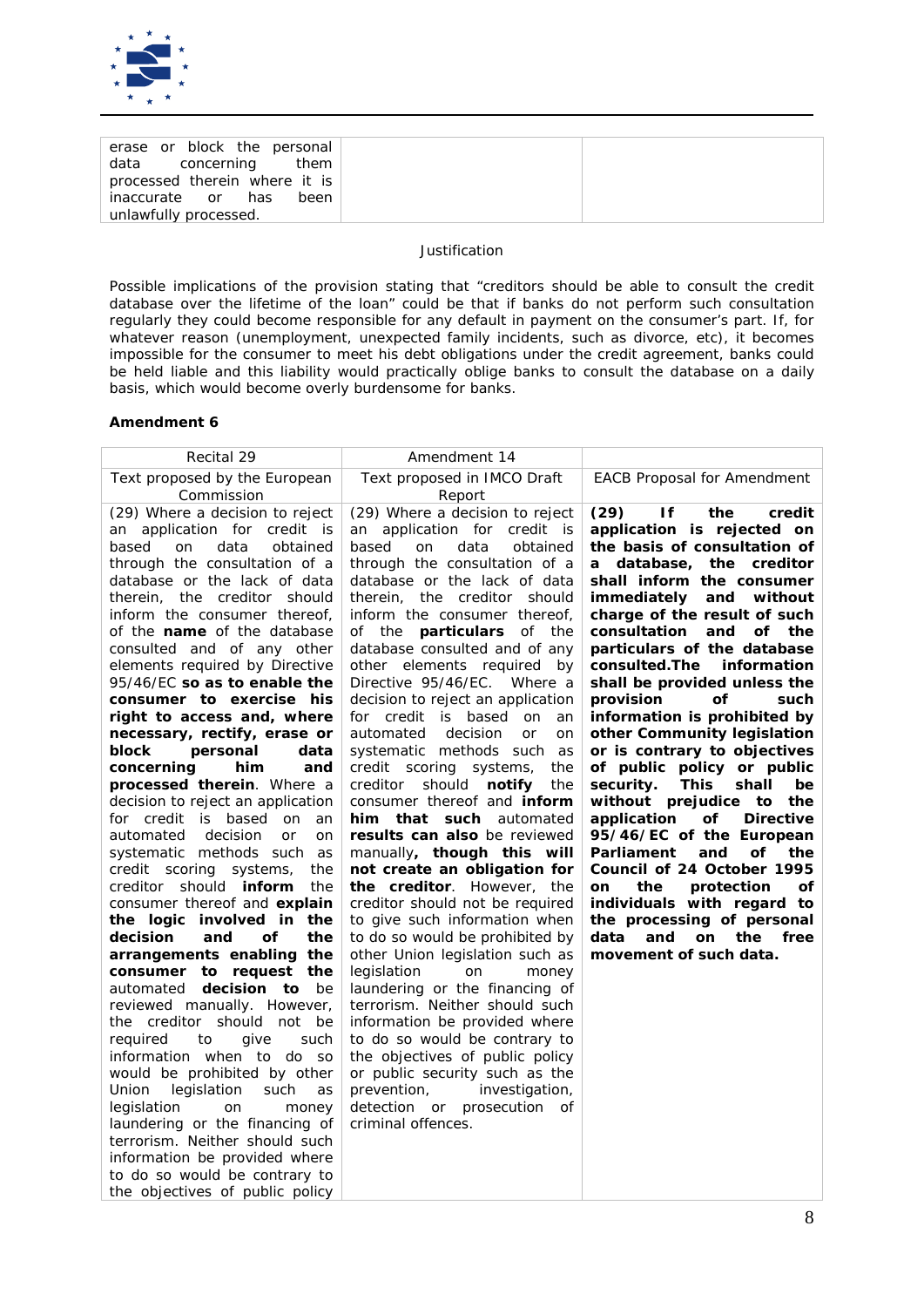

| or public security such as the                            |  |
|-----------------------------------------------------------|--|
| prevention, investigation,<br>detection or prosecution of |  |
| criminal offences.                                        |  |

*An incorrect assumption is made that a loan application could be rejected based purely on an automated decision. This in fact is not the practice of the co-operative banks, which take a more*  individualized approach to the lending decision, and would not refuse a loan based purely on an *automated decision.*

*In addition, Article 15 of the Data Protection Directive (95/46/EC) already prohibits all automated decisions based solely on consultation of databases stating that "Member States shall grant the right to every person not to be subject to a decision which produces legal effects concerning him or significantly affects him and which is based solely on automated processing of data intended to evaluate certain personal aspects relating to him, such as (...), creditworthiness, (...) etc". Regardless of whether a credit agreement or some other type of contract is involved, this data protection regime establishes an EU-wide basis for handling automated decision processes.* 

*Concerning applications rejected based on data obtained through the consultation of a database, the EACB supports the alignment of this provision with the CCD Art 9.* 

### **Amendment 7**

| Recital 40                                                                                                                                                                                                                                                                                                                                                                                                                                                                                                                                                                                                                                                                                                                                                                                                                                                                                      | Amendment 18                                                                                                                                                                                                                                                                                                                                                                                                                                                                                                                                                                                          |                                                                                                                                                                                                                                                                                                                                                                                                                                                                                                                                                                                                       |
|-------------------------------------------------------------------------------------------------------------------------------------------------------------------------------------------------------------------------------------------------------------------------------------------------------------------------------------------------------------------------------------------------------------------------------------------------------------------------------------------------------------------------------------------------------------------------------------------------------------------------------------------------------------------------------------------------------------------------------------------------------------------------------------------------------------------------------------------------------------------------------------------------|-------------------------------------------------------------------------------------------------------------------------------------------------------------------------------------------------------------------------------------------------------------------------------------------------------------------------------------------------------------------------------------------------------------------------------------------------------------------------------------------------------------------------------------------------------------------------------------------------------|-------------------------------------------------------------------------------------------------------------------------------------------------------------------------------------------------------------------------------------------------------------------------------------------------------------------------------------------------------------------------------------------------------------------------------------------------------------------------------------------------------------------------------------------------------------------------------------------------------|
| Text proposed by the                                                                                                                                                                                                                                                                                                                                                                                                                                                                                                                                                                                                                                                                                                                                                                                                                                                                            | Text proposed in IMCO Draft                                                                                                                                                                                                                                                                                                                                                                                                                                                                                                                                                                           | <b>EACB Proposal for Amendment</b>                                                                                                                                                                                                                                                                                                                                                                                                                                                                                                                                                                    |
| Commission                                                                                                                                                                                                                                                                                                                                                                                                                                                                                                                                                                                                                                                                                                                                                                                                                                                                                      | Report                                                                                                                                                                                                                                                                                                                                                                                                                                                                                                                                                                                                |                                                                                                                                                                                                                                                                                                                                                                                                                                                                                                                                                                                                       |
| (40) In order to take account<br>developments<br>Οf<br>in<br>the<br>markets for credit relating to<br>residential<br>immovable<br>property, including the range of<br>available,<br>products<br>the<br>Commission<br>should<br>be<br>empowered to adopt delegated<br>in<br>accordance<br>with<br>acts<br>Article 290 of the Treaty on the<br>Functioning of the European<br>Union to amend the content<br>of the standard information<br><i>items to be included in</i><br>advertising, the content and<br><b>of</b><br>format<br>the<br>European<br>Standardised<br>Information<br>Sheet (ESIS), the content of<br>the information disclosures<br>by credit intermediaries, the<br>formula and the assumptions<br>used to calculate the annual<br>percentage rate of charge and<br>the criteria to be taken into<br>account for the assessment<br>оf<br>the<br>consumer's<br>creditworthiness. | (40) In order to take account<br>οf<br>developments<br>in<br>the<br>markets for credit relating to<br>immovable<br>residential<br>property, including the range of<br>products<br>available,<br>the<br>Commission<br>should<br>be<br>empowered to adopt delegated<br>acts in accordance with Article<br>290 of the Treaty on the<br>Functioning of the European<br>Union to amend the content<br>and format of the European<br>Information<br>Standardised<br>Sheet (ESIS), and to amend<br>formula<br>and<br>the<br>the<br>assumptions used to calculate<br>the annual percentage rate of<br>charge. | (40) In order to take account<br>of developments in the<br>markets for credit relating to<br>residential<br><i>immovable</i><br>property, including the range of<br>products available, the<br>Commission should<br><del>–he</del><br>empowered to adopt delegated<br>acts in accordance with Article<br>290 of the Treaty on the<br>Functioning of the European<br>Union to amend the content<br>and format of the European<br>Standardised Information<br>Sheet (ESIS), and to amend<br>the formula and the<br>assumptions used to calculate<br>the annual percentage rate of<br><del>charge.</del> |

### *Justification*

*The EACB is opposed to the extensive use of delegated acts proposed in the directive and welcomes the amendments proposed by the Rapporteur to narrow down the scope of their use. However, the EACB would call for a complete removal of the use of delegated acts in this Directive, as they harm the legal certainty. The EACB fails to see what type of developments in the markets would necessitate in the need for further specification solely by the European Commission. If necessary, elements listed in the above provision should be subject to a review (review clause),*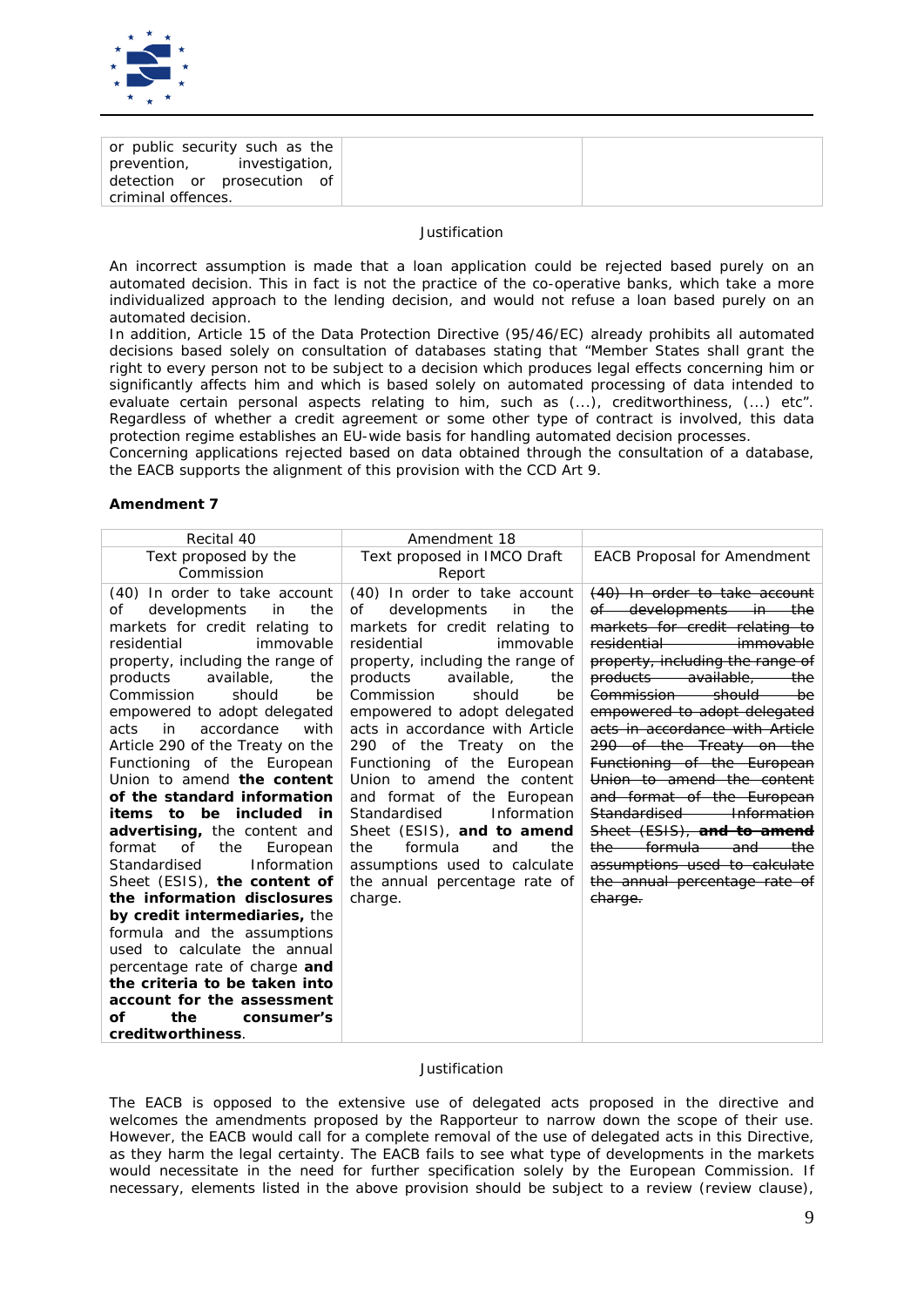

following a proper round of consultation, impact assessment and with full involvement of relevant *stakeholders. Art 290 TFEU provides that 'a legislative act may delegate to the Commission the power to adopt non-legislative acts of general application to supplement or amend certain non*essential elements of the legislative act. The essential elements of an area shall be reserved for the legislative act and accordingly shall not be the subject of a delegation of power'.

## **Amendment 8**

| Amendment 20                      |                                    |
|-----------------------------------|------------------------------------|
| Text proposed in IMCO Draft       | <b>EACB Proposal for Amendment</b> |
| Report                            |                                    |
| (43) The European Parliament      | (43) The European Parliament       |
| and the Council should have       | and the Council should have        |
| <b>three months</b> from the date | three months from the date         |
| of notification to object to a    | of notification to object to a     |
| delegated act. At the initiative  | delegated act. At the initiative   |
| of the European Parliament or     | of the European Parliament or      |
| the Council, it should be         | the Council, it should be          |
| possible to prolong that period   | possible to prolong that period    |
| by two months with regard to      | by two months with regard to       |
| significant areas of concern. It  | significant areas of concern. It   |
| should also be possible for the   | should also be possible for the    |
| European Parliament and the       | European Parliament and the        |
| Council to inform the other       | Council to inform the other        |
| institutions of their intention   | institutions of their intention    |
| not to raise objections.          | not to raise objections.           |
|                                   |                                    |

## *Justification*

*The EACB is opposed to the extensive use of delegated acts proposed in the directive and welcomes the amendments proposed by the Rapporteur to narrow down the scope of their use. However, the EACB would call for complete removal of the use of delegated acts in this Directive, as they harm the legal certainty. The EACB fails to see what type of developments in the markets would necessitate in the need for further specification solely by the European Commission. If necessary, elements listed in the above provision should be subject to a review (review clause), following a proper round of consultation, impact assessment and with full involvement of relevant stakeholders. Art 290 TFEU provides that 'a legislative act may delegate to the Commission the power to adopt non-legislative acts of general application to supplement or amend certain nonessential elements of the legislative act. The essential elements of an area shall be reserved for the*  legislative act and accordingly shall not be the subject of a delegation of power'.

## **CHAPTER I**

| Article 1                        | Amendment 21                     |                                                       |
|----------------------------------|----------------------------------|-------------------------------------------------------|
| Text proposed by the             | Text proposed in IMCO Draft      | <b>EACB Proposal for Amendment</b>                    |
| Commission                       | Report                           |                                                       |
| The purpose of this Directive is | The purpose of this Directive is | The purpose of this Directive is                      |
| to lay down a framework for      | to lay down a framework for      | to lay down a framework for                           |
| certain aspects of the laws,     | certain aspects of the laws,     | certain aspects of the laws,                          |
| regulations and administrative   | regulations and administrative   | regulations and administrative                        |
| provisions of the<br>Member      | provisions of the Member         | the<br>provisions of<br>Member                        |
| States concerning<br>credit      | States and concerning certain    | States and concerning certain                         |
| agreements relating<br>to        | aspects of the prudential and    | aspects of the prudential and                         |
| residential<br>immovable         | supervisory requirements for     | supervisory requirements                              |
| property for consumers and       | intermediaries<br>credit<br>and  | <del>intermediaries</del><br><del>credit</del><br>and |
| concerning certain aspects of    | creditors where they relate      | ereditors where they relate                           |
| the prudential and supervisory   | credit<br>tο<br>consumer         | <del>consumer</del><br>ŧθ                             |
| for<br>requirements<br>credit    | agreements secured by a          | agreements secured                                    |
| intermediaries and creditors.    | mortgage or used to finance      | <del>mortgage or used</del>                           |
|                                  | residential<br>immovable         |                                                       |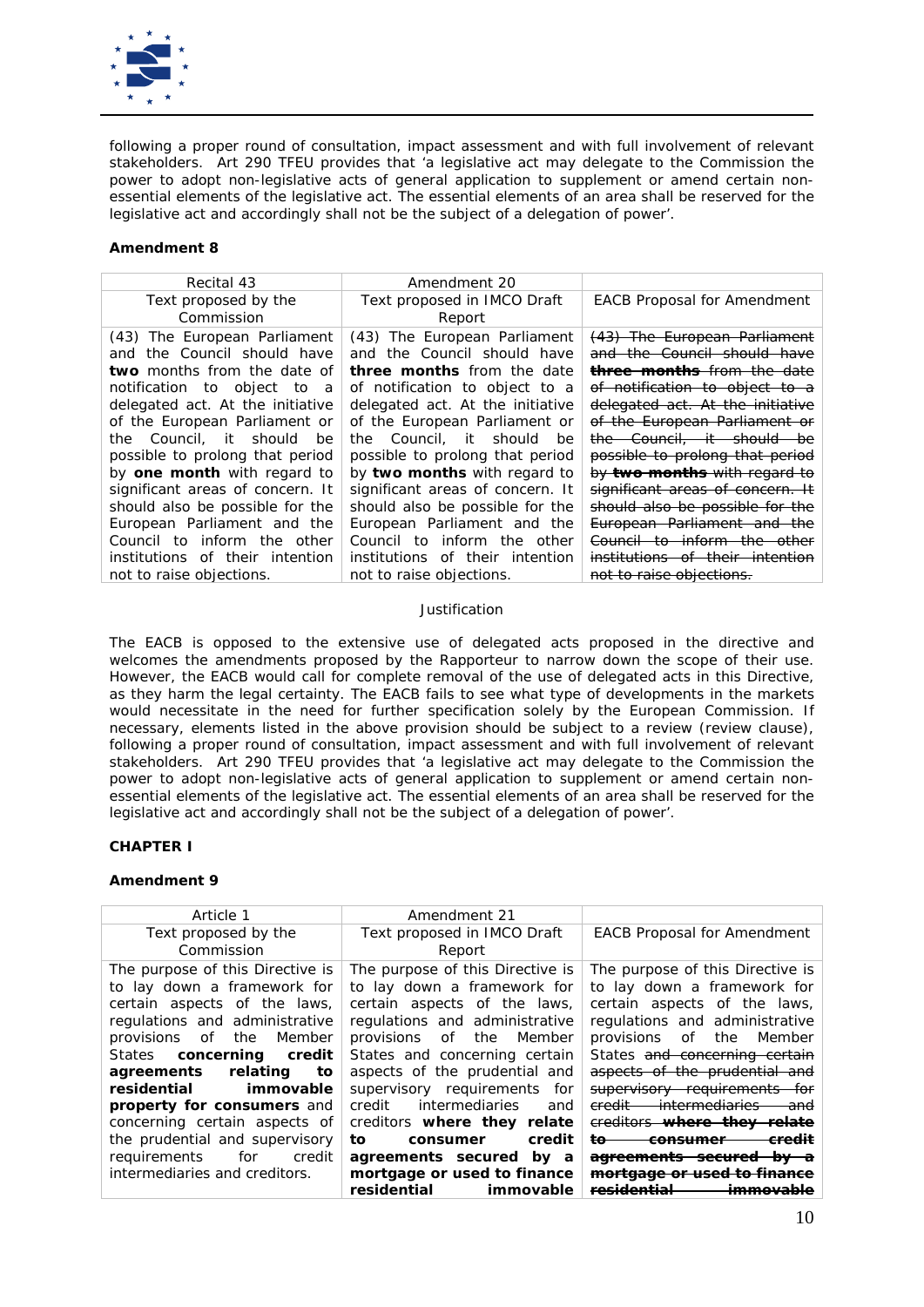

| property. | <b>property</b> concerning credit     |
|-----------|---------------------------------------|
|           | agreements concluded with             |
|           | <b>consumers</b> relating to          |
|           | residential immovable property        |
|           | for consumers and concerning          |
|           | certain aspects of the                |
|           | prudential and supervisory            |
|           | requirements for <i>untied</i> credit |
|           | intermediaries and creditors.         |

It *should be clear that the proposed Directive applies only to mortgage credit agreements actually concluded with consumers (as opposed to simply any credit agreements for residential immovable property for consumers). The objective of this Commission proposal is to regulate consumer protection elements in the mortgage granting process, and provide prudential provisions for credit intermediaries, currently not regulated at EU level. However, there is no justification for introduction in this Directive of specific prudential requirements for creditors, who are already subject to extensive directives and regulations which focus on prudential matters, such as the Capital Requirements Directive (CRD IV) and the proposed Capital Requirements Regulation (CRR I). Also, the structures within the co-operative banks' groups in some Member States involve independent co-operative banks in the regions and central co-operative members as providers of group-wide special products, such as for example co-operative mortgage banks. The local cooperative banks are deemed to be 'credit intermediaries' in their relations with customers if they grant credits for which a central co-operative bank acts as a 'creditor'. As credit institutions, all cooperative banks are already subject to the Directive 2006/48/EC of the European Parliament and of the Council of 14 June 2006 relating to the taking up and pursuit of the business of credit institutions. The requirements to be also subject to the provisions of Chapter 9 of the proposed Directive would lead to additional administrative costs. Duplication in the area of registration, authorisation, supervision, professional requirements, etc. should be avoided. Hence, the EACB objects supervisory provisions for creditors and tied intermediaries within this directive.*

## **Amendment 10**

|                                    | Amendment 25<br>Article 2 Paragraph 2 (b) (new)       |                                                                                                                             |
|------------------------------------|-------------------------------------------------------|-----------------------------------------------------------------------------------------------------------------------------|
| Text proposed by the<br>Commission | Text proposed in IMCO Draft<br>Report                 | <b>EACB Proposal for Amendment</b>                                                                                          |
|                                    | amount of credit<br>total<br>exceeding EUR 2 million; | <b>ba) Credit agreements for a</b> $ $ ba) Credit agreements for a<br>amount of credit<br>total<br>exceeding EUR 1 million; |

*Justification*

*A ceiling of one million euro would be more appropriate.*

|                                    | Amendment 33<br>Article 2 Paragraph 2 (i) (new)                                                                                                                                                                                                                    | Article 2 Paragraph 3 (new)                                                                                                                                                                                                                                          |
|------------------------------------|--------------------------------------------------------------------------------------------------------------------------------------------------------------------------------------------------------------------------------------------------------------------|----------------------------------------------------------------------------------------------------------------------------------------------------------------------------------------------------------------------------------------------------------------------|
| Text proposed by the<br>Commission | Text proposed in IMCO Draft<br>Report                                                                                                                                                                                                                              | <b>EACB Proposal for Amendment</b>                                                                                                                                                                                                                                   |
|                                    | bi) Credit agreements which<br>relate to loans granted to a<br>restricted public under a<br>statutory provision<br>with a general interest<br>and at lower<br>purpose,<br>interest rates than those<br>prevailing on the market or<br>free of interest or on other | Member States may decide<br>that this Directive shall not<br>apply to:<br>a) Credit agreements which<br>relate to loans granted to a<br>restricted<br>public<br>under a<br>statutory provision<br>with<br>interest<br>a<br>qeneral<br>purpose, and at lower interest |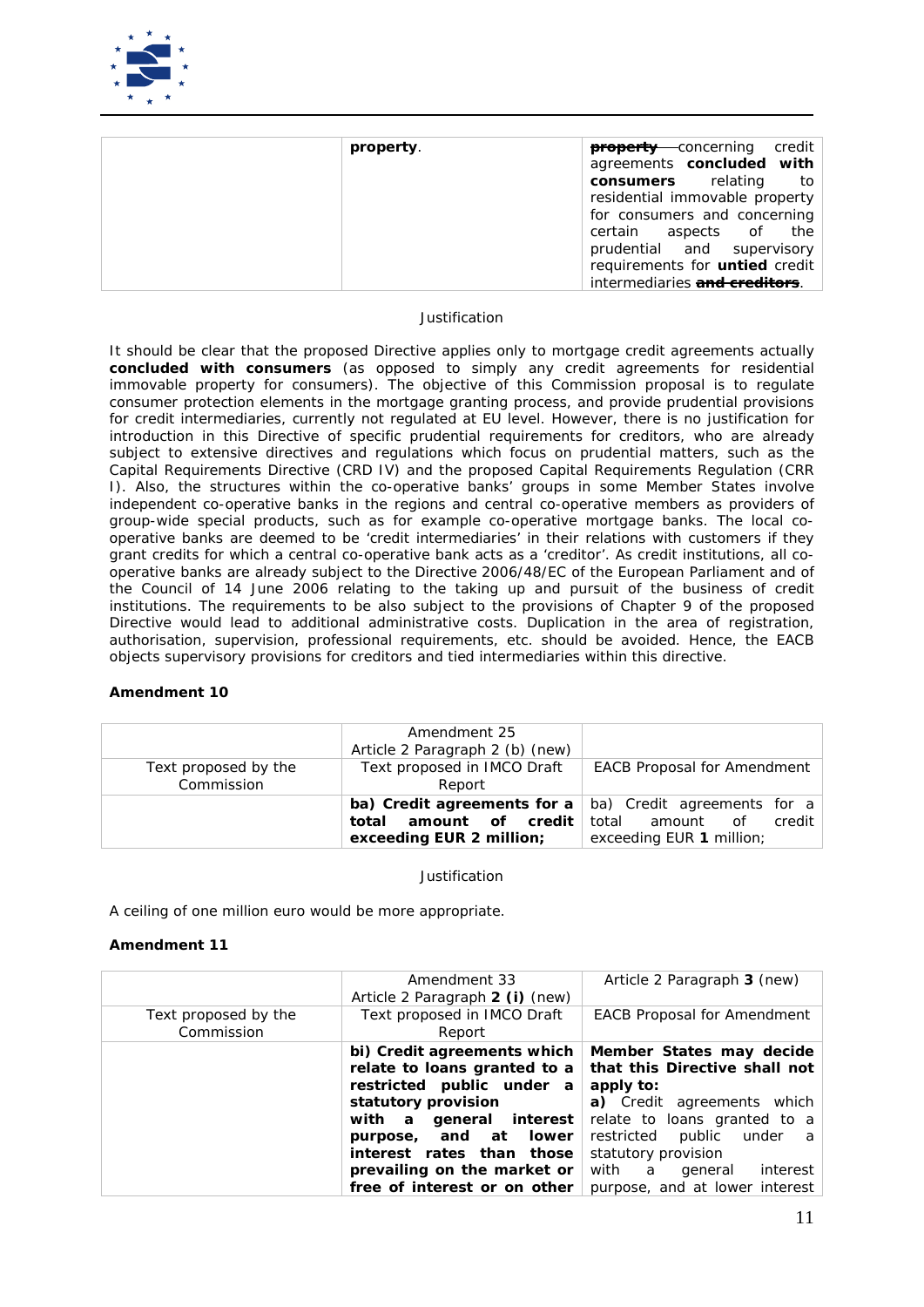

|                                | <b>terms</b> which are more rates than those prevailing on       |
|--------------------------------|------------------------------------------------------------------|
|                                | <b>favourable to the consumer</b> the market or free of interest |
|                                | <b>than those prevailing on the</b> or on other terms which are  |
|                                | <b>market and at interest rates</b> more favourable to the       |
|                                | <b>not higher than those</b> consumer than those prevailing      |
| prevailing on the market. $\ $ | on the market and at interest                                    |
|                                | rates not higher than those                                      |
|                                | prevailing on the market.                                        |

*The situation in Member States varies following different scope of implementation of the Consumer Credit Directive (which in some countries was extended to mortgage credit and in others it was*  not). In this context, the EACB is of the opinion that including or excluding of such loans from the *scope of the CARRP Directive should be left to the discretion of Member States.*

## **Amendment 12**

| Article $3$ – subparagraph (f)                                                                                                                                  |                                       |                                                                                                                                                                                                  |
|-----------------------------------------------------------------------------------------------------------------------------------------------------------------|---------------------------------------|--------------------------------------------------------------------------------------------------------------------------------------------------------------------------------------------------|
| Text proposed by the<br>Commission                                                                                                                              | Text proposed in IMCO Draft<br>Report | <b>EACB Proposal for Amendment</b>                                                                                                                                                               |
| 'Tied credit intermediary'<br>means any credit intermediary<br>who acts on behalf of and<br>under the full responsibility of<br>only one creditor or one group. |                                       | 'Tied credit intermediary'<br>means any credit intermediary<br>who acts on behalf of and<br>under the full responsibility of<br>only one creditor, financial<br><i>institution</i> or one group. |

### *Justification*

*It is frequently the case for co-operative banks that a credit intermediary may be tied to one bank (Bank 'A'; e.g. a special product provider within the co-operative banking group) and act under full responsibility of that bank, and yet, offer credit provided by a different bank (Bank 'B', e.g. a local co-operative bank, acting as a creditor). This could be possible because Bank 'A' and Bank 'B' (i.e. the creditor) belong to the same co-operative banking group which, however, does not constitute a*  'group' in the meaning of Art 3(g) of the proposed Directive, because a co-operative group is not *required to produce 'consolidated accounts'. Although such intermediaries are indeed tied to only one bank (Bank 'A'), they would not be covered by the definition of 'tied credit intermediary' in its present form, as in cases such as the one explained above, they would act on behalf of a creditor (Bank 'B') which is not the bank to which they are tied. The creditor would not (in the meaning of the proposed Directive) belong to the same group as the bank to which the intermediary is tied.* 

## **Amendment 13**

|                                    |                                       | Article 3 subparagraph (t)(new)                                                                                                                                                                                                                                                                            |
|------------------------------------|---------------------------------------|------------------------------------------------------------------------------------------------------------------------------------------------------------------------------------------------------------------------------------------------------------------------------------------------------------|
| Text proposed by the<br>Commission | Text proposed in IMCO Draft<br>Report | <b>EACB Proposal for Amendment</b>                                                                                                                                                                                                                                                                         |
|                                    |                                       | (t) European Standardised<br>Information Sheet ('ESIS')<br>means the form set out in<br>Annex II of this Directive, or<br>as set out in Annex II of the<br>Directive 2008/48/EC of the<br>European Parliament and of<br>the Council of 23 April 2008<br>credit agreements<br>on<br>relating for consumers. |

#### *Justification*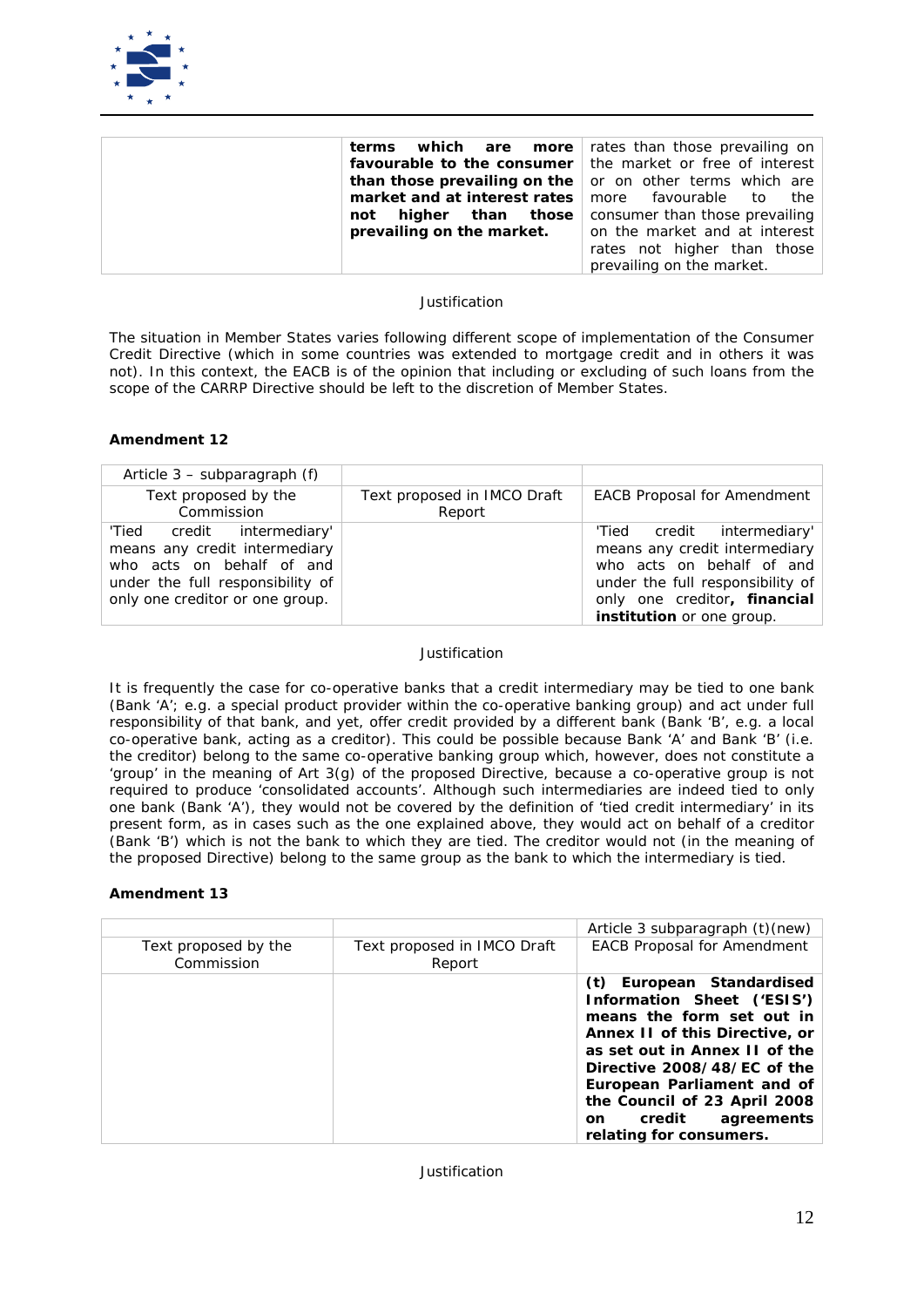

*The choice of the ESIS form[1](#page-12-0) , as a basis for the pre-contractual information sheet enclosed in Annex II of the proposed Directive seems a logical choice, considering that it has already been extensively tested with consumers and assessed positively. However, it should be born in mind that the situation in different Member States is very different, and that the differences result mostly from the CCD implementation. A number of Member States apply the ESIS to all mortgage credit agreements. In other Member States special information sheets (linked to the CCD implementation) are used. Finally, there are Member States where the information sheet envisaged in the CCD (i.e. SECCI), has been applied to mortgages. It should be born in mind that in this last group of countries in particular, ESIS-based pre-contractual information would mean big changes – reorganising IT systems and the necessary consulting. Doing all this for the second time in a very short space of time (i.e. shortly after the implementation of the CCD) would be burdensome and costly, and could lead to considerable confusion on the side of both banks and consumers. In order to avoid excessive administrative burden of re-adjusting the forms currently in use as well as consumer confusion, the information sheet for mortgage credit should be modelled on the forms currently in use in the different Member States, which consumers are already familiar with.* 

## **CHAPTER II**

## **Amendment 14**

| Article 5 Paragraph 2                   | Amendment 41                          |                                       |
|-----------------------------------------|---------------------------------------|---------------------------------------|
| Text proposed by the                    | Text proposed in IMCO Draft           | <b>EACB Proposal for Amendment</b>    |
| Commission                              | Report                                |                                       |
| 2. Member States shall ensure           | 2. Member States shall ensure         | 2. Member States shall ensure         |
| the<br>manner in which<br>that          | the<br>which<br>that<br>manner<br>in. | the manner in which<br>that           |
| <i>creditors</i><br>their<br>remunerate | creditors remunerate their staff      | creditors remunerate their staff      |
| staff and the relevant credit           | relevant<br>the.<br>credit<br>and     | the relevant<br>the<br><del>and</del> |
| intermediaries<br>the<br>and            | intermediaries and the manner         | remuneration of untied credit         |
| which<br>credit<br>in<br>manner         | in which credit intermediaries        | intermediaries and the manner         |
| intermediaries<br>remunerate            | remunerate their staff do not         | in<br>which<br>those<br>credit        |
| their staff do<br>not impede            | compliance<br>impede<br>with<br>the   | intermediaries remunerate their       |
| compliance with the obligation          | obligation<br>referred<br>to<br>in    | staff do not impede compliance        |
| to act in accordance with               | paragraph 1.                          | with the obligation referred to in    |
| the best interests of the               |                                       | paragraph 1.                          |
| consumer, as referred to in             |                                       |                                       |
| paragraph 1.                            |                                       |                                       |

## *Justification*

*Prohibitions on a link between the assessment of creditworthiness or the provision of advice and remuneration and sales targets are only meaningful for untied credit intermediaries (brokers) who can work for and provide the products of a number of different lenders, and who may therefore be incentivised to offer inappropriate products based solely on the level of commission they receive.*

|                                    | Amendment 43<br>Article 8 Paragraph 1<br>Subparagraph 1a (new)                                                                                                                  |                                                                                                                          |
|------------------------------------|---------------------------------------------------------------------------------------------------------------------------------------------------------------------------------|--------------------------------------------------------------------------------------------------------------------------|
| Text proposed by the<br>Commission | Text Proposed in IMCO Draft<br>Report                                                                                                                                           | <b>EACB Proposal for Amendment</b>                                                                                       |
|                                    | This obligation shall not<br>where national<br>apply<br>requires<br>the<br>legislation<br>indication of the<br>annual<br>percentage rate of charge in<br>advertising concerning | <del>This obligation</del><br>not<br><del>apply</del><br><b>legislation</b><br>ŧhe<br><del>reauires</del><br>ممنثهمناممن |

<span id="page-12-0"></span> $1$  Created by the industry in 2001 in its 'Code of Conduct on Home Loans' agreed between the banking industry, *the European Commission and consumer groups and endorsed by the Commission in its Recommendation C(2001)477 of 1 March 2001*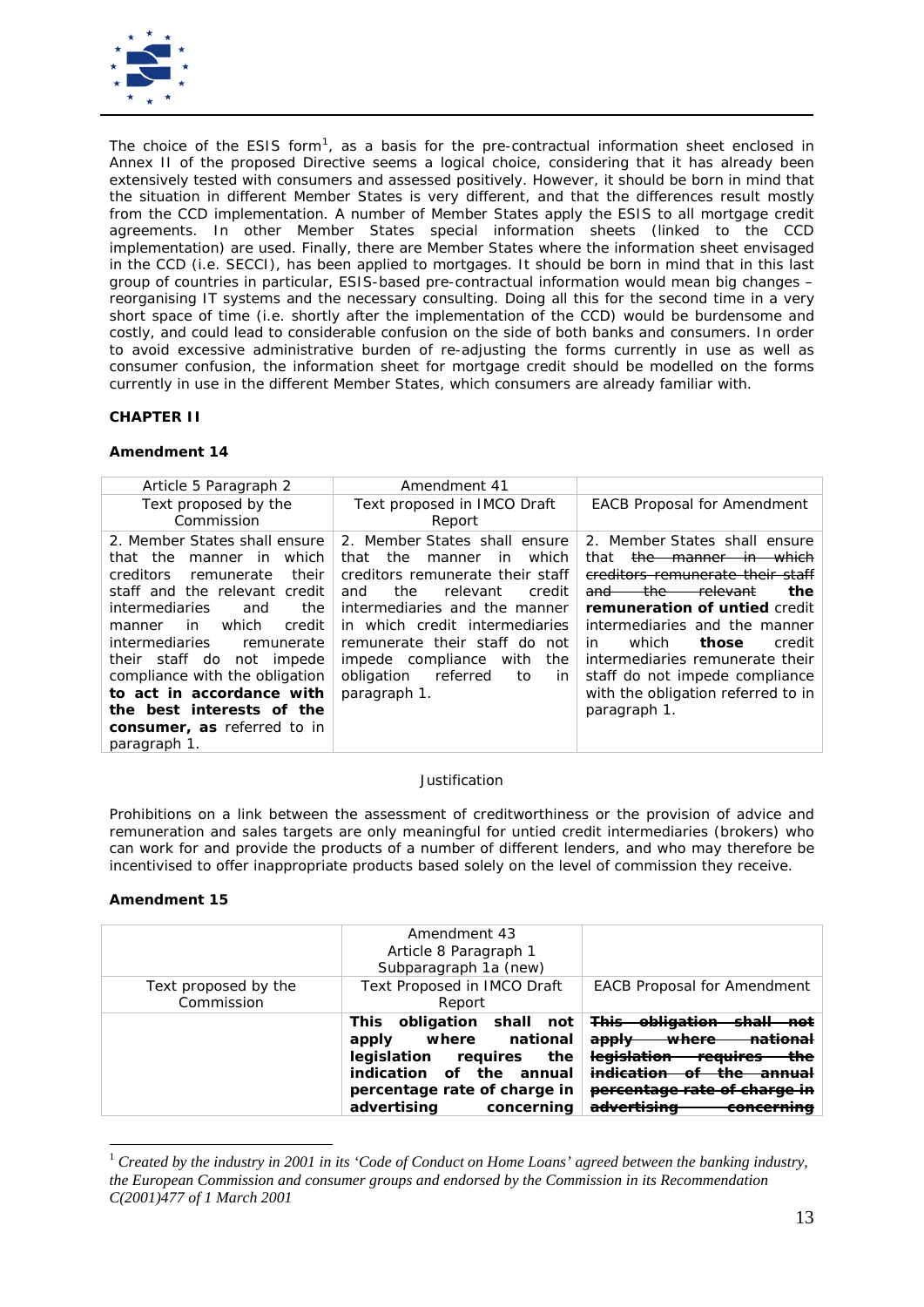

|                | credit agreements which eredit agreements which                          |
|----------------|--------------------------------------------------------------------------|
| does           | not indicate an  <del>does not indicate an</del>                         |
|                | interest rate or any figures   interest rate or any figures              |
|                | relating to any cost of credit   relating to any cost of credit          |
|                | to the consumer within the $\vert$ <del>to the consumer within the</del> |
| meaning of the | first <del>meaning of the first</del>                                    |
| subparagraph.  | <del>subparagraph.</del>                                                 |

*The EACB is opposed the possibility of Member States to provide for information requirements in advertising in their national laws.*

## **CHAPTER III**

#### **Amendment 16**

| Article 8 – Paragraph 4                                                                                                                                                                                                                                                                                                                                                                                                                                                |                                       |                                    |
|------------------------------------------------------------------------------------------------------------------------------------------------------------------------------------------------------------------------------------------------------------------------------------------------------------------------------------------------------------------------------------------------------------------------------------------------------------------------|---------------------------------------|------------------------------------|
| Text proposed by the<br>Commission                                                                                                                                                                                                                                                                                                                                                                                                                                     | Text Proposed in IMCO Draft<br>Report | <b>EACB Proposal for Amendment</b> |
| Powers are delegated to the<br>Commission in accordance<br>with Article 26 and subject<br>to the conditions of Articles<br>27 and 28, to further<br>specify the list of standard<br>information items to be<br>included in advertising.<br>particular,<br>In<br>the<br>Commission, when adopting<br>such delegated acts shall<br>amend, where necessary,<br>the list of the standard<br>information items laid down<br>in paragraphs $2(a)$ to (i) of<br>this Article. |                                       | Deleted                            |

#### *Justification*

*A further prescription of elements to be included in advertising should not be subject to regulation*  by delegated acts. In case of delegated acts there is no proper consultation of relevant *stakeholders or impact assessment and the EACB opposes the use of such acts in the future CARRP Directive. If necessary, elements listed in the above provision should be subject to a review (review clause), following a proper round of consultation, impact assessment and with full involvement of relevant stakeholders.*

| Article 9 – paragraph 1 –<br>Subparagraph 1                                                                                                                                                                                         | Amendment 51                                                                                                                                                                                                                                                        |                                                                                                                                                                                                                                                                     |
|-------------------------------------------------------------------------------------------------------------------------------------------------------------------------------------------------------------------------------------|---------------------------------------------------------------------------------------------------------------------------------------------------------------------------------------------------------------------------------------------------------------------|---------------------------------------------------------------------------------------------------------------------------------------------------------------------------------------------------------------------------------------------------------------------|
| Text proposed by the<br>Commission                                                                                                                                                                                                  | Text proposed in IMCO Draft<br>Report                                                                                                                                                                                                                               | <b>EACB Proposal for Amendment</b>                                                                                                                                                                                                                                  |
| Member States shall ensure<br>that general information<br>about credit agreements is<br>made available by creditors<br>or, where applicable, credit<br>intermediaries at all times<br>in a durable medium or in<br>electronic form. | Member States shall<br>ensure<br>that general information about<br>credit agreements is<br>made<br>available by creditors or, where<br>applicable,<br>credit<br>intermediaries at all times on<br><b>paper, on another</b> durable<br>medium or in electronic form. | Member States<br>chall<br>that general information about<br>saroomonte<br><del>credit</del><br><del>-made</del><br>$\overline{1}$<br>available by creditors or, where<br>applicable,<br><del>credit</del><br><del>paper,</del><br>o<br>medium or in electronic form |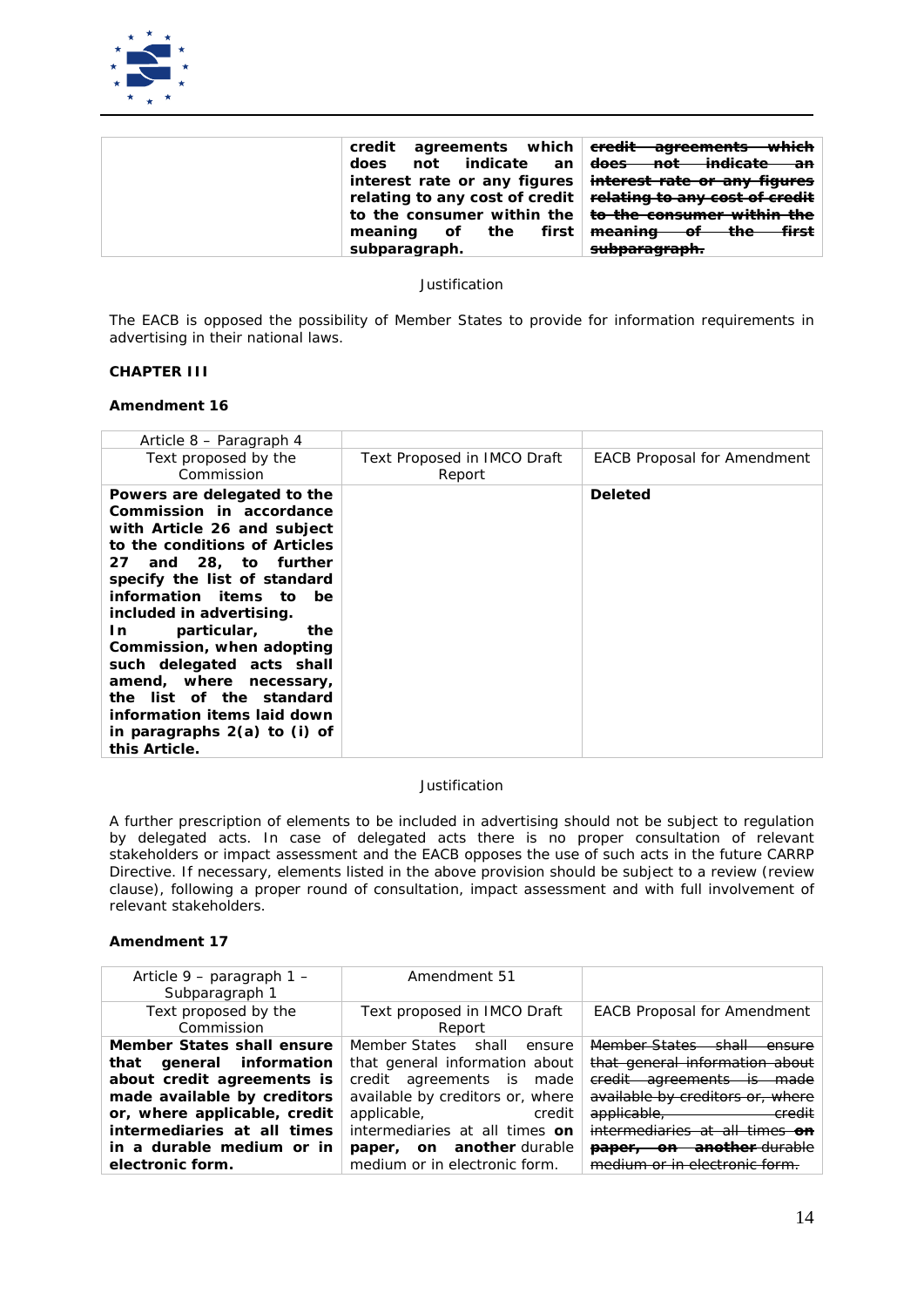

*In addition to the usual three stages of providing information to consumers: specific, individualized pre-contractual information, additional pre-contractual explanations and contractual information (as outlined in the Directive 2008/48/EC of 23 April 2008 on credit agreements for consumers), Article9(1) of the proposed Directive also requires the provision of general information about mortgage credit. This is information duplication and Article 9(1) should be deleted. Experience shows that even the amount of information which has to be provided under the Consumer Credit Directive is often regarded – especially by consumers – as excessive. The proposed deletion would not result in any loss of information on the part of the consumer, as the borrower will still receive tailored information about the items listed in Article 9(1) as part of the pre-contractual information and additional explanations.*

| Article 9 - paragraph 1 -                                                                                                                                                                                                                                                                                                                                                                                                                                                                                                                                                                                                                                                                                                                                                                                                                                                                                                                                                                                                                                                                                              | <i>Amendment 52</i>                                                                                                                                                                                                                                                                                                                                                                                                                                                                                                                                                                                                                                                                                                                                                                                                                                                                                                                                                                                                                                                                        |                                                                                                                                                                                                                                                                                                                                                                                                                                                                                                                                                                                                                                                                                                                                                                                                                                                                                                                                                                                                                                                                                         |
|------------------------------------------------------------------------------------------------------------------------------------------------------------------------------------------------------------------------------------------------------------------------------------------------------------------------------------------------------------------------------------------------------------------------------------------------------------------------------------------------------------------------------------------------------------------------------------------------------------------------------------------------------------------------------------------------------------------------------------------------------------------------------------------------------------------------------------------------------------------------------------------------------------------------------------------------------------------------------------------------------------------------------------------------------------------------------------------------------------------------|--------------------------------------------------------------------------------------------------------------------------------------------------------------------------------------------------------------------------------------------------------------------------------------------------------------------------------------------------------------------------------------------------------------------------------------------------------------------------------------------------------------------------------------------------------------------------------------------------------------------------------------------------------------------------------------------------------------------------------------------------------------------------------------------------------------------------------------------------------------------------------------------------------------------------------------------------------------------------------------------------------------------------------------------------------------------------------------------|-----------------------------------------------------------------------------------------------------------------------------------------------------------------------------------------------------------------------------------------------------------------------------------------------------------------------------------------------------------------------------------------------------------------------------------------------------------------------------------------------------------------------------------------------------------------------------------------------------------------------------------------------------------------------------------------------------------------------------------------------------------------------------------------------------------------------------------------------------------------------------------------------------------------------------------------------------------------------------------------------------------------------------------------------------------------------------------------|
| Subparagraph 2                                                                                                                                                                                                                                                                                                                                                                                                                                                                                                                                                                                                                                                                                                                                                                                                                                                                                                                                                                                                                                                                                                         |                                                                                                                                                                                                                                                                                                                                                                                                                                                                                                                                                                                                                                                                                                                                                                                                                                                                                                                                                                                                                                                                                            |                                                                                                                                                                                                                                                                                                                                                                                                                                                                                                                                                                                                                                                                                                                                                                                                                                                                                                                                                                                                                                                                                         |
| Text proposed by the<br>Commission                                                                                                                                                                                                                                                                                                                                                                                                                                                                                                                                                                                                                                                                                                                                                                                                                                                                                                                                                                                                                                                                                     | Text proposed in IMCO Draft                                                                                                                                                                                                                                                                                                                                                                                                                                                                                                                                                                                                                                                                                                                                                                                                                                                                                                                                                                                                                                                                | <b>EACB Proposal for Amendment</b>                                                                                                                                                                                                                                                                                                                                                                                                                                                                                                                                                                                                                                                                                                                                                                                                                                                                                                                                                                                                                                                      |
| The general information shall<br>include at least the following:<br>(a)<br>identity<br>and<br>the<br>geographical address of the<br>creditor as well as.<br>where<br>applicable, the identity<br>and<br>geographical address of the<br>credit intermediary involved;<br>(b) purposes for which the<br>credit may be used;<br>(c) forms of surety;<br>(d) the duration of the credit<br>agreements;<br>(e) descriptions of the types of<br>credit available, with a short<br>description of the<br>characteristics of<br>fixed<br>and<br>variable<br>products,<br>rate<br>implications<br>including related<br>for the consumer;<br>(f) indication of the currency or<br>currencies in which credits are<br>available,<br>including an explanation of the<br>implications for the consumer<br>where<br>credit<br>the<br>is<br>denominated<br>foreign<br>in<br>a<br>currency;<br>(g) an indicative example of<br>the total cost of credit for the<br>and<br>consumer<br>annual<br>percentage rate of charge;<br>options<br>(h)<br>the<br>different<br>available for reimbursing the<br>credit to the creditor (including | Report<br>The general information shall<br>include at least the following:<br>(a)<br>identity<br>the<br>and<br>geographical address of<br>the<br>creditor as well<br>where<br>as,<br>applicable, the identity<br>and<br>geographical address of the<br>credit intermediary involved;<br>(b) purposes for which the<br>credit may be used;<br>(c) forms of surety;<br>(d) the duration of the credit<br>agreements;<br>(e) descriptions of the types of<br>credit available, with a short<br>description of the<br>characteristics of fixed<br>and<br>variable<br>rate<br>products,<br>including related<br>implications<br>for the consumer;<br>(f) indication of the currency or<br>currencies in which credits are<br>available.<br>including an explanation of the<br>implications for the consumer<br>where<br>credit<br>the<br>is<br>denominated<br>foreign<br>in<br>a<br>currency;<br>g)<br>indicative<br>an<br>representative<br>example<br>οf<br>the total cost of credit for the<br>consumer<br>and<br>annual<br>percentage rate of charge;<br>different<br>(h)<br>the<br>options | The general information shall<br>include at least the following:<br>$(a)$ identity and the<br>geographical address of the<br>creditor as well as, where<br>applicable, the identity and<br>ecographical address of the<br>eredit intermediary involved;<br>(b) purposes for which the<br>eredit may be used;<br>(e) forms of surety;<br>(d) the duration of the credit<br>agreements;<br>(e) descriptions of the types of<br>credit available, with a short<br>description of the<br>characteristics of fixed and<br><del>variable rate</del><br><del>products,</del><br>including related implications<br>for the consumer;<br>(f) indication of the currency or<br>currencies in which credits are<br>available.<br>including an explanation of the<br>implications for the consumer<br>where the credit<br>⊣is<br>denominated in a foreign<br>eurreney;<br>$\theta$<br><del>-an indicative</del><br>representative example of<br>the total cost of credit for the<br>consumer and annual<br>percentage rate of charge;<br>(h) the different options<br>available for reimbursing the |
| the number, frequency and<br>the<br>amount<br>of<br>regular                                                                                                                                                                                                                                                                                                                                                                                                                                                                                                                                                                                                                                                                                                                                                                                                                                                                                                                                                                                                                                                            | available for reimbursing the<br>credit to the creditor (including<br>the number,<br>frequency and                                                                                                                                                                                                                                                                                                                                                                                                                                                                                                                                                                                                                                                                                                                                                                                                                                                                                                                                                                                         | credit to the creditor (including<br>the number, frequency and                                                                                                                                                                                                                                                                                                                                                                                                                                                                                                                                                                                                                                                                                                                                                                                                                                                                                                                                                                                                                          |
| repayment instalments);<br>whether<br>(i)<br>there<br>is<br>a                                                                                                                                                                                                                                                                                                                                                                                                                                                                                                                                                                                                                                                                                                                                                                                                                                                                                                                                                                                                                                                          | amount<br>οf<br>the<br>regular<br>repayment instalments);                                                                                                                                                                                                                                                                                                                                                                                                                                                                                                                                                                                                                                                                                                                                                                                                                                                                                                                                                                                                                                  | amount of the regular<br>repayment instalments);                                                                                                                                                                                                                                                                                                                                                                                                                                                                                                                                                                                                                                                                                                                                                                                                                                                                                                                                                                                                                                        |
| possibility of early repayment<br>applicable,<br>where<br>and,<br>a<br>description of the conditions                                                                                                                                                                                                                                                                                                                                                                                                                                                                                                                                                                                                                                                                                                                                                                                                                                                                                                                                                                                                                   | whether<br>(i)<br>there<br>is<br>a<br>possibility of early repayment<br>and,<br>where<br>applicable,<br>a                                                                                                                                                                                                                                                                                                                                                                                                                                                                                                                                                                                                                                                                                                                                                                                                                                                                                                                                                                                  | $(i)$ whether there is a<br>possibility of early repayment<br>and, where applicable,<br>—a                                                                                                                                                                                                                                                                                                                                                                                                                                                                                                                                                                                                                                                                                                                                                                                                                                                                                                                                                                                              |
| attached to early repayment;                                                                                                                                                                                                                                                                                                                                                                                                                                                                                                                                                                                                                                                                                                                                                                                                                                                                                                                                                                                                                                                                                           | description of the conditions                                                                                                                                                                                                                                                                                                                                                                                                                                                                                                                                                                                                                                                                                                                                                                                                                                                                                                                                                                                                                                                              | description of the conditions                                                                                                                                                                                                                                                                                                                                                                                                                                                                                                                                                                                                                                                                                                                                                                                                                                                                                                                                                                                                                                                           |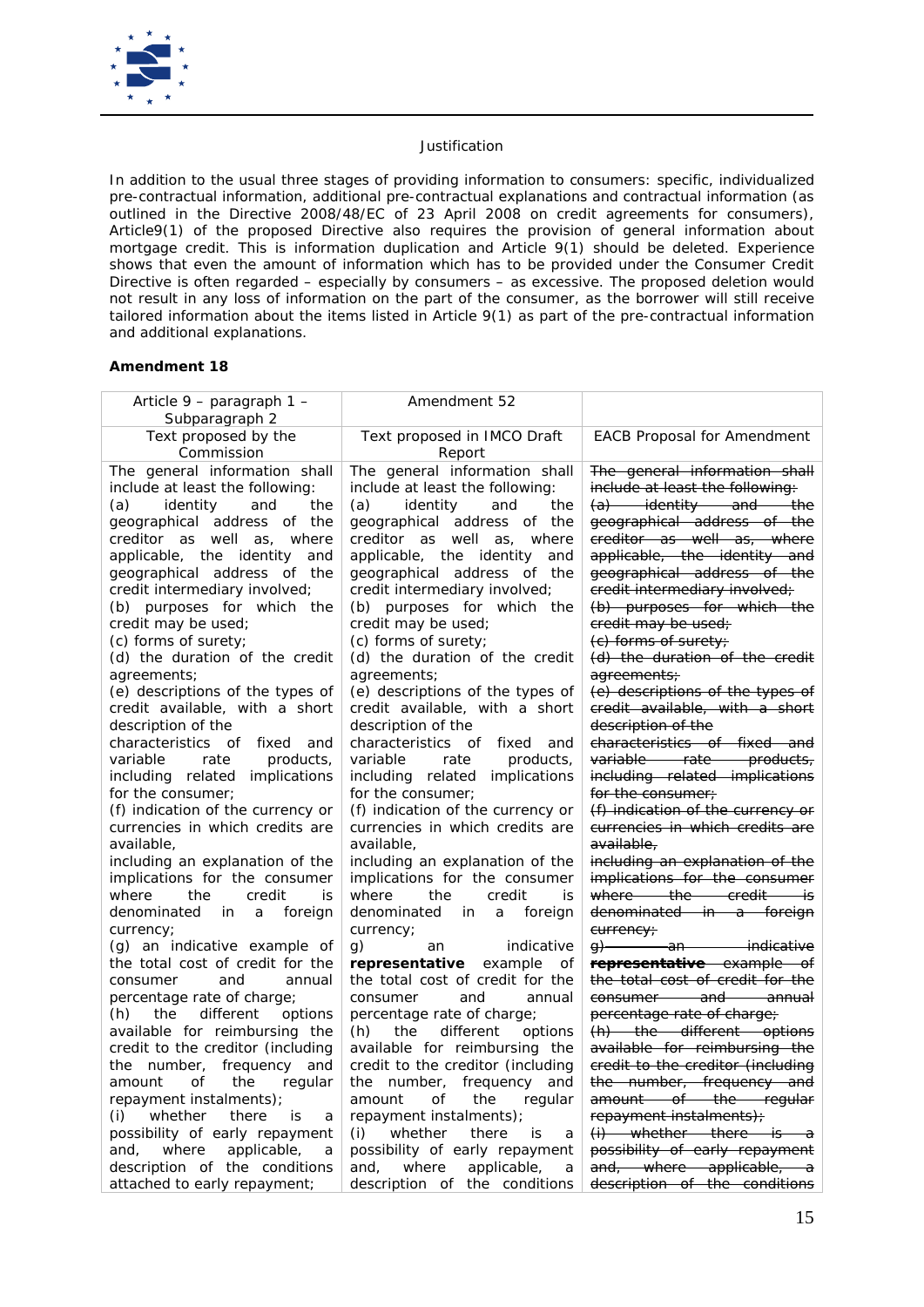

| (j) whether a valuation of the  | attached to early repayment;   | attached to early repayment;   |
|---------------------------------|--------------------------------|--------------------------------|
| property is necessary<br>and.   | (j) whether a valuation of the | (j) whether a valuation of the |
| where applicable, by            | property is necessary<br>and,  | property is necessary and,     |
| whom it should be carried out;  | where applicable, by           | where applicable, by           |
| (k) details on how to obtain    | whom it should be carried out; | whom it should be carried out; |
| information on tax relief on    | (k) details on how to obtain   | (k) details on how to obtain   |
| credit agreement interest<br>or | information on tax relief on   | information on tax relief on   |
| other public subsidies.         | credit agreement interest or   | credit agreement interest or   |
|                                 | other public subsidies.        | other public subsidies.        |

*In addition to the usual three stages of providing information to consumers: specific, individualized pre-contractual information, additional pre-contractual explanations and contractual information (as outlined in the Directive 2008/48/EC of 23 April 2008 on credit agreements for consumers), Article9(1) of the proposed Directive also requires the provision of general information about mortgage credit. This is information duplication and Article 9(1) should be deleted. Experience shows that even the amount of information which has to be provided under the Consumer Credit Directive is often regarded – especially by consumers – as excessive. The proposed deletion would not result in any loss of information on the part of the consumer, as the borrower will still receive tailored information about the items listed in Article 9(1) as part of the pre-contractual information and additional explanations.*

| Article 9 – paragraph 2                                    | Amendment 55                                            |                                                                |  |
|------------------------------------------------------------|---------------------------------------------------------|----------------------------------------------------------------|--|
| Text proposed by the                                       | Text proposed in IMCO Draft                             | Proposal for EACB Amendment                                    |  |
| Commission                                                 | Report                                                  |                                                                |  |
| Member States<br>shall<br>2.                               | 2. In good time before the                              | 2. In good time before the                                     |  |
| ensure that the creditor and.                              | consumer is bound by a                                  | consumer is bound by a                                         |  |
| where applicable, the credit                               | credit agreement or offer,                              | credit agreement or offer,                                     |  |
| intermediary, without undue                                | the<br>creditor<br>and,<br>where                        | creditor<br>and,<br>where<br>the                               |  |
| delay after the consumer has                               | applicable,<br>the<br>credit                            | applicable,<br>the<br>credit                                   |  |
| given<br>the<br>necessary                                  | intermediary <b>shall</b> , after the                   | intermediary <b>shall</b> , after the                          |  |
| his<br>information<br>needs,<br>on                         | the<br>consumer<br>has<br>given                         | has<br>given<br>the<br>consumer                                |  |
| situation<br>financial<br>and                              | necessary information on his                            | necessary information on his                                   |  |
| preferences in accordance with                             | needs, financial situation and                          | needs, financial situation and                                 |  |
| Article<br>14, provides<br>the                             | preferences in accordance with                          | preferences in accordance with                                 |  |
| consumer with the personalised                             | Article<br>14, provide<br>the                           | 14, provide<br>Article<br>the                                  |  |
| information needed to compare                              | consumer on the basis of the                            | consumer on the basis of the                                   |  |
| the credits available on the                               | credit conditions offered by                            | credit conditions offered by                                   |  |
| their<br>market.<br>assess                                 | the creditor, and<br>where                              | the creditor,<br>and<br>where                                  |  |
| take<br><i>implications</i><br>and                         | appropriate<br>οf<br>the                                | appropriate<br>οf<br>the                                       |  |
| an informed<br>decision<br><b>on</b>                       | preferences expressed and                               | preferences expressed and                                      |  |
| whether<br>to<br>conclude<br>$\boldsymbol{a}$              | supplied by<br>details<br>the                           | supplied by<br>details<br>the                                  |  |
| agreement.<br>Such<br>credit                               | with<br>the<br>consumer,                                | with<br>the<br>consumer,                                       |  |
| information, on paper or on                                | information<br>personalised                             | information<br>personalised                                    |  |
| another durable medium, shall                              | needed to compare various<br>offers and take a reasoned | needed to compare various<br>offers and take a reasoned        |  |
| be provided by means of the                                | decision<br>whether                                     | decision<br>whether<br>he                                      |  |
| Standardised<br>European<br>Information Sheet ('ESIS'), as | he<br><b>on</b><br>wishes to conclude a credit          | <b>on</b><br>wishes to conclude a credit                       |  |
| set out in Annex II.                                       | agreement. Such information,                            |                                                                |  |
| <b>Member States shall ensure</b>                          | on paper or on another durable                          | agreement. Such information,<br>on paper or on another durable |  |
| that when an offer binding                                 | medium, shall be provided by                            | medium, shall be provided by                                   |  |
| on the creditor is provided                                | the<br>means<br>of<br>European                          | of<br>the<br>European<br>means                                 |  |
| to the consumer, it shall be                               | Information<br>Standardised                             | Standardised<br>Information                                    |  |
| accompanied by an ESIS. In                                 | Sheet ('ESIS'), as set out in                           | Sheet ('ESIS'), as set out in                                  |  |
| such<br>circumstances,                                     | Annex II.                                               | Annex II as defined in Article                                 |  |
| Member States shall ensure                                 |                                                         | $3(t)$ .                                                       |  |
| that the credit agreement                                  | The<br>creditor<br>and,<br>where                        |                                                                |  |
| cannot be concluded until                                  | applicable,<br>the<br>credit                            | creditor<br>The<br>where<br>and,                               |  |
| has<br>had<br>the<br>consumer                              | intermediary shall be deemed                            | applicable,<br>the<br>credit                                   |  |
|                                                            | fulfilled<br>the<br>have<br>to                          | intermediary shall be deemed                                   |  |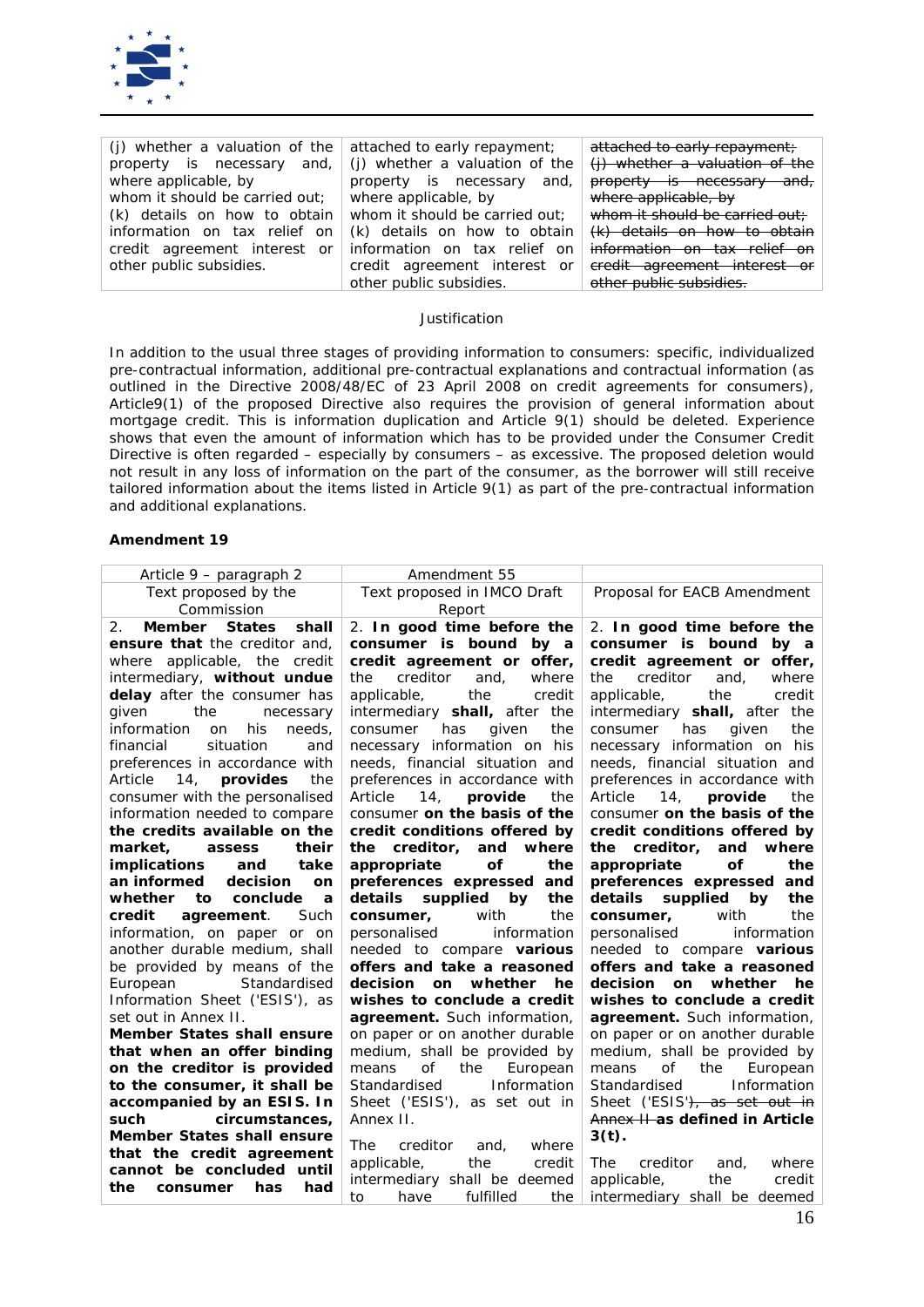

*sufficient time to compare the offers, assess their implications and take an informed decision on whether to accept an offer, regardless of the means of conclusion of the contract.*

The creditor and, where<br>applicable, the credit applicable, the credit intermediary shall be deemed to have fulfilled the requirements on information provision to the consumer prior to the conclusion of a distance contract as set out in Article 3 of Directive 2002/65/EC where they have supplied the ESIS.

*Any* additional information which the creditor or where applicable, the credit intermediary, may provide to the consumer shall be given in a separate document which may be annexed to the ESIS.

requirements on information provision to the consumer prior to the conclusion of a distance contract as set out in Article 3 of Directive 2002/65/EC where they have supplied the ESIS.

*The Member States may provide that the consumer is to be supplied with additional information. This, together with any* additional information which the creditor or where applicable, the credit intermediary, may provide *voluntarily* to the consumer*,* shall be given in a separate document which may be annexed to the ESIS.

to have fulfilled the requirements on information provision to the consumer prior to the conclusion of a distance contract as set out in Article 3 of Directive 2002/65/EC where they have supplied the ESIS.

*The Member States may provide that the consumer is to be supplied with additional information. This, together with a Any*  additional information the creditor or where applicable, the credit<br>intermediary, may provide intermediary, *voluntarily* to the consumer*,* shall be given in a separate document which may be annexed to the ESIS.

## *Justification*

*The choice of the ESIS form[2](#page-16-0) , as a basis for the pre-contractual information sheet enclosed in Annex II of the proposed Directive seems a logical choice, considering that it has already been extensively tested with consumers and assessed positively. However, it should be born in mind that the situation in different Member States is very different, and that the differences result mostly from the CCD implementation. A number of Member States apply the ESIS to all mortgage credit agreements. In other Member States special information sheets (linked to the CCD implementation) are used. Finally, there are Member States where the information sheet envisaged in the CCD (i.e. SECCI), has been applied to mortgages. It should be born in mind that in this last group of countries in particular, ESIS-based pre-contractual information would mean big changes – reorganising IT systems and the necessary consulting. Doing all this for the second time in a very short space of time (i.e. shortly after the implementation of the CCD) would be burdensome and costly, and could lead to considerable confusion on the side of both banks and consumers. In order to avoid excessive administrative burden of re-adjusting the forms currently in use as well as consumer confusion, the information sheet for mortgage credit should be modelled on the forms currently in use in the different Member States, which consumers are already familiar with.* 

*The EACB fully supports the deletion of reference to 'sufficient time' as proposed by the Rapporteur. It is undisputable that the complete pre-contractual information must always be provided to the consumer before he can make a decision as to whether or not to accept the offer of the bank. The requirement to allow the consumer 'sufficient time' between receiving ESIS form and concluding the contract is however ambiguous and not necessarily beneficial for consumers, in particular if the 'sufficient time' was to be defined by reference to a specific number of days. Taking out a mortgage credit is a long-term commitment and it is not a result of snap decision on the side of consumers. Once the decision to take out mortgage credit has been taken, consumers may need quick access to funds in order to secure the purchase of a chosen property at an agreed price, without incurring any losses related to late payment or a higher interest rate on the loan. In addition, in some Member States, particularly where the application of the provisions of the Directive 2008/48/EC of 23 April 2008 on credit agreements for consumers (CCD) was extended to mortgage credit, consumers are granted a right of withdrawal from the mortgage agreement. To combine the 'sufficient time' before the conclusion of the contract, with the right of withdrawal after the conclusion of the contract would be highly impractical.* 

<span id="page-16-0"></span> <sup>2</sup> *Created by the industry in 2001 in its 'Code of Conduct on Home Loans' agreed between the banking industry, the European Commission and consumer groups and endorsed by the Commission in its Recommendation C(2001)477 of 1 March 2001*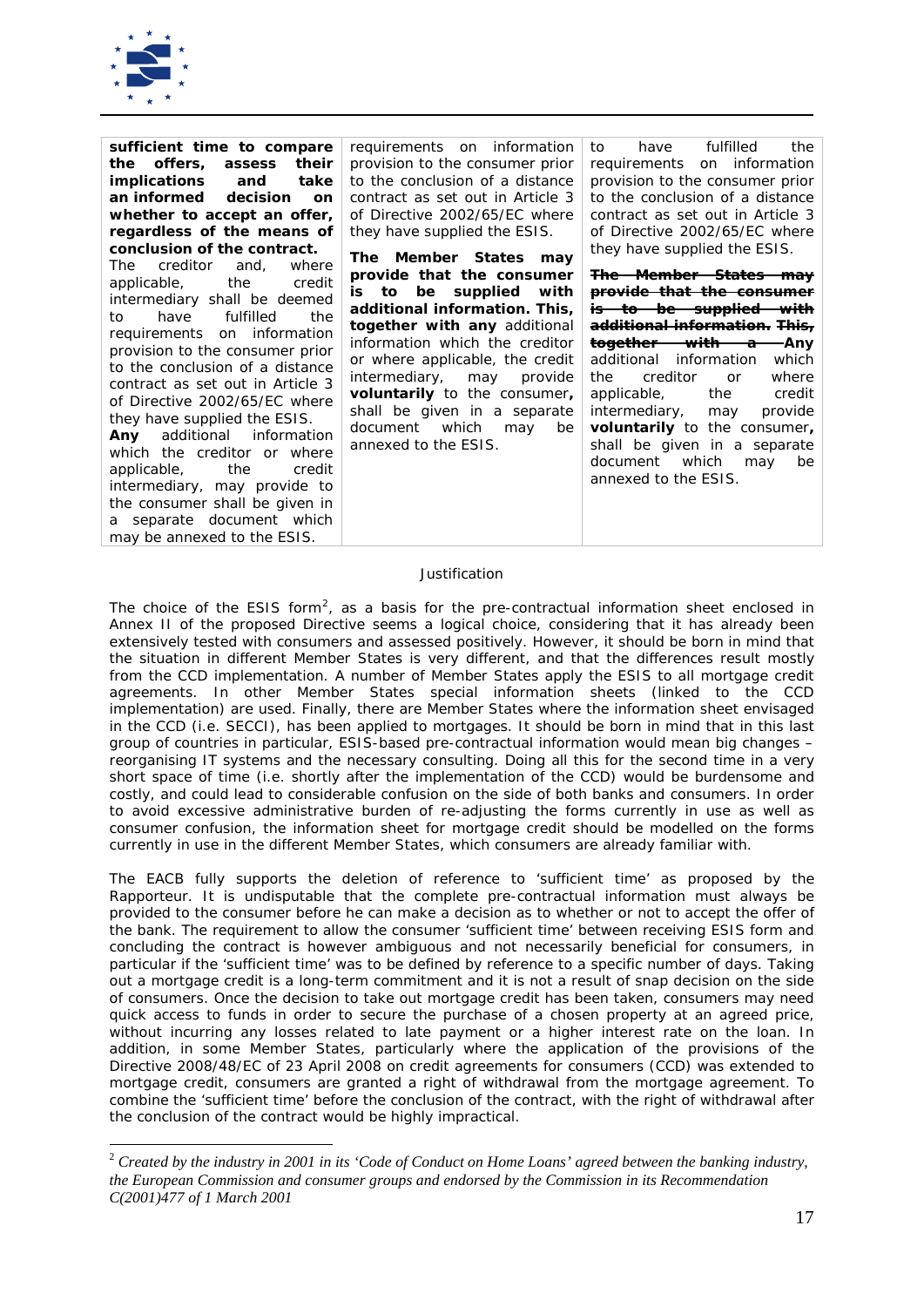

*EACB is opposed to the introduction of provisions providing Member States with the discretion to decide whether additional information should be provided to the consumer.* 

## **Amendment 20**

| Article $9$ – Paragraph $3$ –<br>Subparagraph 1                                                                                                                                                                                                                                                               | Amendment 56                                                                                                                                                                                                                                               |                                                                                                                                                                                                                                           |
|---------------------------------------------------------------------------------------------------------------------------------------------------------------------------------------------------------------------------------------------------------------------------------------------------------------|------------------------------------------------------------------------------------------------------------------------------------------------------------------------------------------------------------------------------------------------------------|-------------------------------------------------------------------------------------------------------------------------------------------------------------------------------------------------------------------------------------------|
| Text proposed by the<br>Commission                                                                                                                                                                                                                                                                            | Text Proposed in IMCO Draft<br>Report                                                                                                                                                                                                                      | <b>EACB Proposal for Amendment</b>                                                                                                                                                                                                        |
| Powers are delegated to the<br>Commission in accordance with<br>Article 26 and subject to the<br>conditions of Articles 27<br>28.<br>the<br>to<br>amend<br>and<br>standard information items laid<br>down in paragraph 1 of this<br>Article and the content and<br>format of the ESIS set out in<br>Annex II. | Powers are delegated to<br>the<br>Commission in accordance with<br>the<br>Article<br>-26-<br>to<br>amend<br>standard information items laid<br>down in paragraph 1 of this<br>Article and the content<br>and<br>format of the ESIS set out in<br>Annex II. | Powers are delegated to the<br>Commission in accordance with<br>Article 26 to amend<br>the-<br>standard information items laid<br>down in paragraph 1 of this<br>Article and the content and<br>format of the FSIS set out in<br>Annex H. |

### *Justification*

*The EACB is opposed to the extensive use of delegated acts proposed in the directive and welcomes the amendments proposed by the Rapporteur to narrow down the scope of their use. However, the EACB would call for complete removal of the use of delegated acts in this Directive, as they harm the legal certainty. The EACB fails to see what type of developments in the markets would necessitate in the need for further specification solely by the European Commission. If necessary, elements listed in the above provision should be subject to a review (review clause),*  following a proper round of consultation, impact assessment and with full involvement of relevant *stakeholders. Art 290 TFEU provides that 'a legislative act may delegate to the Commission the power to adopt non-legislative acts of general application to supplement or amend certain nonessential elements of the legislative act. The essential elements of an area shall be reserved for the*  legislative act and accordingly shall not be the subject of a delegation of power'.

## **Amendment 21**

| Article 10 – Paragraph 1 –<br>point b                                                                            |                                       |                                                                                                                                                                                                                                                                                                                                                                                                                                         |
|------------------------------------------------------------------------------------------------------------------|---------------------------------------|-----------------------------------------------------------------------------------------------------------------------------------------------------------------------------------------------------------------------------------------------------------------------------------------------------------------------------------------------------------------------------------------------------------------------------------------|
| Text proposed by the<br>Commission                                                                               | Text proposed in IMCO Draft<br>Report | Proposal for EACB Amendment                                                                                                                                                                                                                                                                                                                                                                                                             |
| (b) the register in which he has<br>been included and the means<br>for verifying that he has been<br>registered; |                                       | (b) the register in which he has<br>been included and the means<br>for verifying that he has been<br>registered.<br>This requirements should<br>apply to<br>not<br>credit<br>institutions as defined in<br>Article 4 Paragraph 1 of the<br>Directive 2006/48/EC of<br>the European Parliament<br>and of the Council of 14<br>June 2006 relating to the<br>taking up and pursuit of the<br>business of<br>credit<br><i>institutions.</i> |

## *Justification*

*The structures within the co-operative banks' groups in some Member States involve independent co-operative banks in the regions and central co-operative members as providers of group-wide*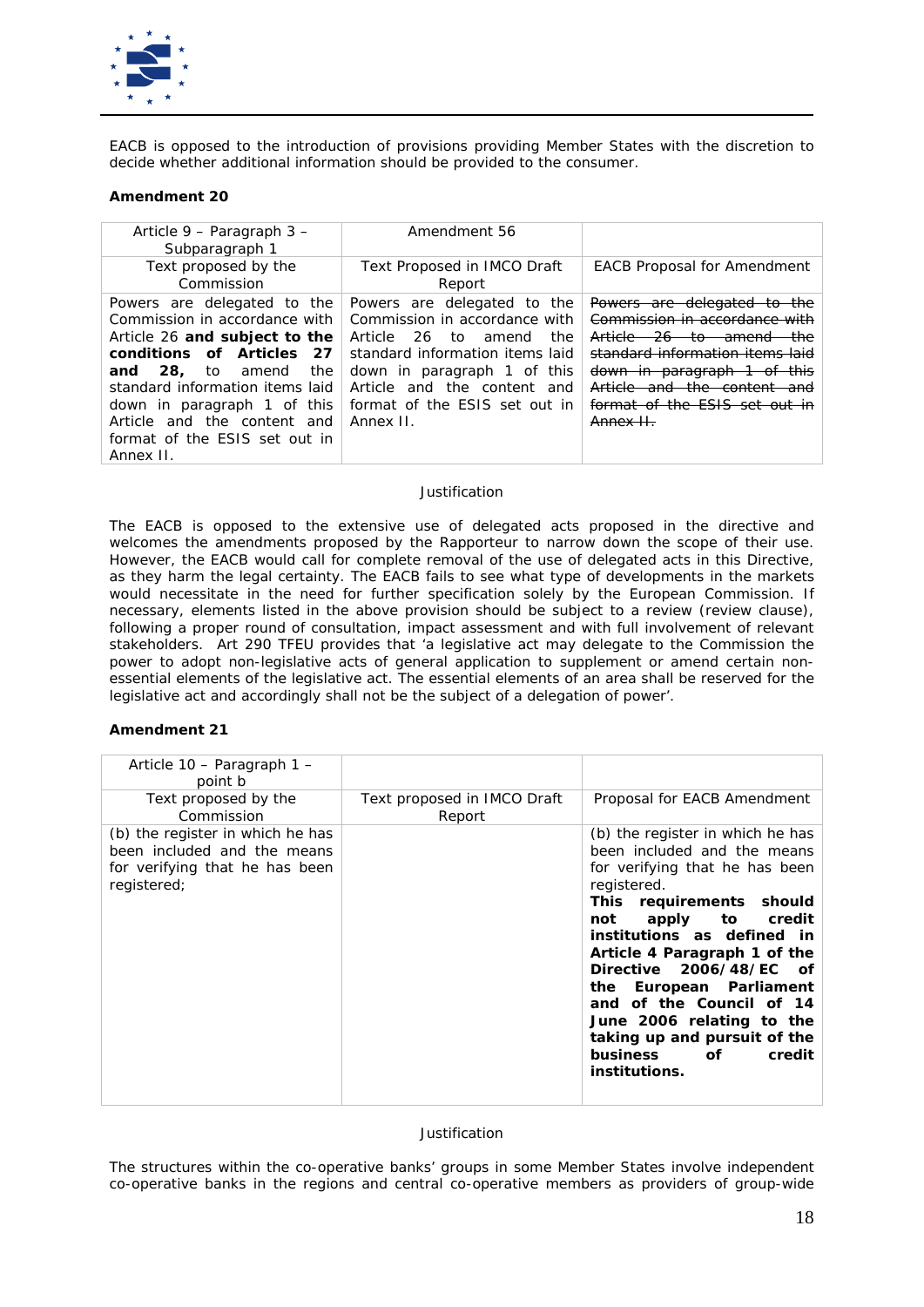

*special products, such as for example co-operative mortgage banks. The local co-operative banks are deemed to be 'credit intermediaries' in their relations with customers if they grant credits for which a central co-operative bank acts as a 'creditor'. As credit institutions, all co-operative banks are already subject to the Directive 2006/48/EC of the European Parliament and of the Council of 14 June 2006 relating to the taking up and pursuit of the business of credit institutions. The requirements to be also subject to the provisions of Chapter 9 of the proposed Directive would lead to additional administrative costs. Duplication in the area of registration, authorisation, supervision, professional requirements, etc. should be avoided.*

## **CHAPTER IV**

### **Amendment 22**

| Article 12 – Paragraph 5                                                                                                                                                                                                                                                                                                                                                                                                                                                                                                                                                                                                                                                                       | Amendment 66                                                                                                                                                                                                                                                                                                                         |                                                                                                                                                                                                                                                                                                                                     |
|------------------------------------------------------------------------------------------------------------------------------------------------------------------------------------------------------------------------------------------------------------------------------------------------------------------------------------------------------------------------------------------------------------------------------------------------------------------------------------------------------------------------------------------------------------------------------------------------------------------------------------------------------------------------------------------------|--------------------------------------------------------------------------------------------------------------------------------------------------------------------------------------------------------------------------------------------------------------------------------------------------------------------------------------|-------------------------------------------------------------------------------------------------------------------------------------------------------------------------------------------------------------------------------------------------------------------------------------------------------------------------------------|
| Text proposed by the<br>Commission                                                                                                                                                                                                                                                                                                                                                                                                                                                                                                                                                                                                                                                             | Text Proposed in IMCO Draft<br>Report                                                                                                                                                                                                                                                                                                | <b>EACB Proposal for Amendment</b>                                                                                                                                                                                                                                                                                                  |
| 5. Powers are delegated to the<br>Commission in accordance with<br>Article 26 and subject to the<br>conditions of Articles 27<br>and 28, to amend the formula<br>and the assumptions used to<br>calculate<br>the<br>annual<br>percentage rate of charge as<br>set out in Annex I.<br>The Commission shall, when<br>adopting such delegated acts,<br>amend, where necessary, the<br>formula or assumptions laid<br>down in Annex I, in particular<br>if the assumptions set out<br>in this Article and in Annex<br>I do not suffice to calculate<br>the annual percentage rate<br>of charge in a uniform<br>manner or are not adapted<br>any more to the commercial<br>situation at the market. | 5. Powers are delegated to the<br>Commission in accordance with<br>Article<br>26 to<br>the<br>amend<br>formula used to calculate the<br>annual percentage rate<br>of<br>charge as set out in Annex I.<br>The Commission shall, when<br>adopting such delegated acts,<br>amend, where necessary, the<br>formula laid down in Annex I. | 5. Powers are delegated to the<br>Commission in accordance with<br>Article 26 to amend the<br>formula used to calculate the<br><del>annual percentage rate of</del><br>charge as set out in Annex I.<br>The Commission shall, when<br>adopting such delegated acts,<br>amend, where necessary, the<br>formula laid down in Annex I. |

## *Justification*

*The EACB is opposed to the extensive use of delegated acts proposed in the directive and welcomes the amendments proposed by the Rapporteur to narrow down the scope of their use. However, the EACB would call for complete removal of the use of delegated acts in this Directive, as they harm the legal certainty. The EACB fails to see what type of developments in the markets would necessitate in the need for further specification solely by the European Commission. If necessary, elements listed in the above provision should be subject to a review (review clause),*  following a proper round of consultation, impact assessment and with full involvement of relevant *stakeholders. Art 290 TFEU provides that 'a legislative act may delegate to the Commission the power to adopt non-legislative acts of general application to supplement or amend certain nonessential elements of the legislative act. The essential elements of an area shall be reserved for the legislative act and accordingly shall not be the subject of a delegation of power'. In particular, the formula and the assumptions used to calculate the annual percentage rate of charge should not be subject to regulation by delegated acts. In case of delegated acts there is no proper consultation of relevant stakeholders. If APRC is to be a useful tool for comparison, it should be ensured that it is stable and not exposed to change at any time. Finally, regular adjustments would mean significant costs for banks.* 

#### **CHAPTER V**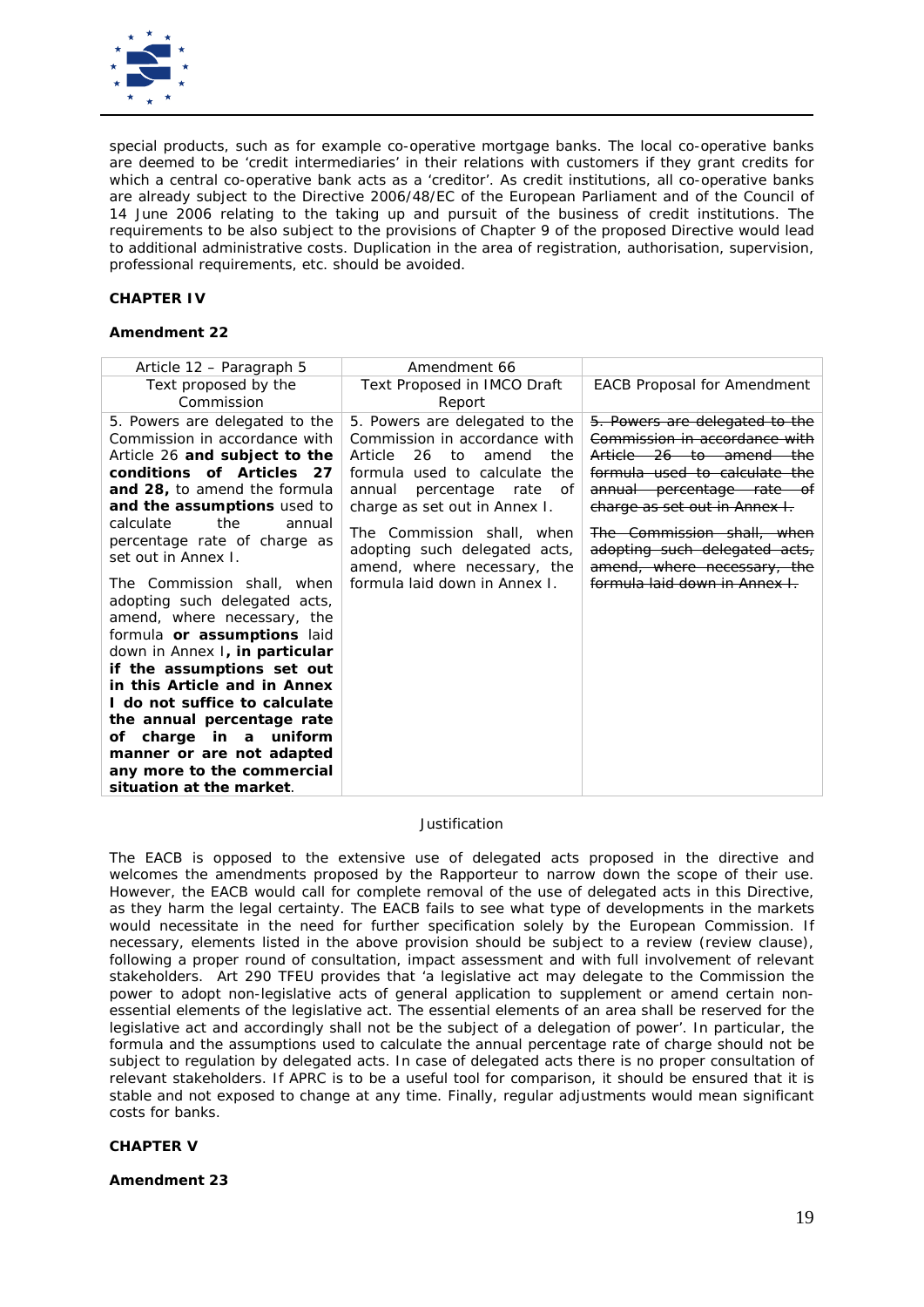

| Article 14 – paragraph 1                        | Amendment 67                         |                                                                              |
|-------------------------------------------------|--------------------------------------|------------------------------------------------------------------------------|
| Text proposed by the European                   | Text proposed in IMCO Draft          | <b>EACB Proposal for Amendment</b>                                           |
| Commission                                      | Report                               |                                                                              |
| 1. Member States shall ensure                   | 1. Member States shall ensure        | 1. Member States shall ensure                                                |
| that, before the conclusion of                  | that, before the conclusion of       | that, before the conclusion of                                               |
| the<br>credit<br>agreement,                     | the<br>credit<br>agreement,<br>the   | credit<br>the<br>the<br>agreement,                                           |
| a thorough assessment of                        | creditor<br>assesses<br>the          | creditor<br>the<br>assesses                                                  |
| the<br>consumer's                               | creditworthiness<br>consumer's       | creditworthiness<br>consumer's                                               |
| creditworthiness is conducted                   | on the basis of sufficient           | on the basis of sufficient                                                   |
| by the creditor, based on                       | information.<br>where                | information.<br>where                                                        |
| criteria<br>including<br>the                    | appropriate obtained from            | appropriate obtained from                                                    |
| consumer's<br>income,                           | the consumer and, where              | the consumer and, where                                                      |
| savings, debts and other                        | necessary, on the basis of a         | necessary, on the basis of a                                                 |
| financial<br>commitments.                       | consultation of the relevant         | consultation of the relevant                                                 |
| That assessment shall be                        | database.<br><b>Member States</b>    | database.<br><b>Member States</b>                                            |
| carried out on the basis of                     | shall<br>that<br>creditors<br>ensure | shall<br>that<br>creditors<br>ensure                                         |
| the necessary information,                      | establish appropriate processes      | establish appropriate processes                                              |
| obtained by the creditor or,                    | to assess the creditworthiness       | to assess the creditworthiness                                               |
| applicable,<br>where<br>credit                  | the<br>Ωf<br>consumer.<br>These      | Ωf<br>the<br>consumer.<br><del>These</del>                                   |
| intermediary<br>from<br>the                     | processes shall be reviewed at       | processes shall be reviewed                                                  |
| consumer and from relevant                      | regular intervals and up-to-         | at regular intervals and up-                                                 |
| internal or external sources                    | date records of those processes      | <del>to-date records of those</del>                                          |
| shall<br>respect<br>the<br>and                  | shall be maintained.                 | <del>shall –</del><br><del>be</del> —<br><del>processes</del><br>maintained. |
| requirements with regard to<br>necessity<br>and |                                      |                                                                              |
| proportionality set out in                      |                                      |                                                                              |
| <b>Article</b><br>οf<br>6<br><b>Directive</b>   |                                      |                                                                              |
| 95/46/EC.<br><b>Member States</b>               |                                      |                                                                              |
| that<br>creditors<br>shall ensure               |                                      |                                                                              |
| establish appropriate processes                 |                                      |                                                                              |
| to assess the creditworthiness                  |                                      |                                                                              |
| These<br>Ωf<br>the<br>consumer.                 |                                      |                                                                              |
| processes shall be reviewed at                  |                                      |                                                                              |
| regular intervals and up-to-                    |                                      |                                                                              |
| date records of those processes                 |                                      |                                                                              |
| shall be maintained.                            |                                      |                                                                              |

*The EACB in general supports the IMCO Rapporteur amendment. The specific criteria of creditworthiness assessment should not be prescribed in detail at EU level and individualised, personal approach to lending granting decision must be ensured. A more general regulation coupled with the general definition of creditworthiness in Art 3(o) of the proposed Directive would be a more appropriate approach.* 

*Following the same logic, the EACB is opposed to formal recording and reviews of the processes applied to assess creditworthiness assessment, which could suggest their standardisation, and as such would impair flexibility and individualised approach to assessing creditworthiness.*

| Article 14 - Paragraph 2 -<br>Subparagraph (a)                                                                                                                                                                               | Amendment 68                                                                                                                                                                                                       |                                                                                                                                                                                                                                    |
|------------------------------------------------------------------------------------------------------------------------------------------------------------------------------------------------------------------------------|--------------------------------------------------------------------------------------------------------------------------------------------------------------------------------------------------------------------|------------------------------------------------------------------------------------------------------------------------------------------------------------------------------------------------------------------------------------|
| Text proposed by the European<br>Commission                                                                                                                                                                                  | Text proposed in IMCO Draft<br>Report                                                                                                                                                                              | <b>EACB Proposal for Amendment</b>                                                                                                                                                                                                 |
| Where the assessment of<br>a)<br>the<br>consumer's<br>creditworthiness results in a<br>negative prospect for his ability<br>to repay the credit over the<br>lifetime<br>credit<br>оf<br>the<br>creditor<br>the<br>agreement, | a) Where the assessment of<br>the<br>consumer's<br>creditworthiness results in a<br>negative prospect for his ability<br>meet his contractual<br>to<br>obligations under the credit<br>agreement, the creditor, if | croditworthippee<br><del>negative</del><br>$\uparrow$<br>assessment shoul<br><del>onl∨</del><br><del>the</del><br>bе<br><del>exceptional</del><br><del>-Such</del><br>negative outcome may derive<br>from a wide range of reasons, |
| refuses credit.                                                                                                                                                                                                              | he nevertheless grants the                                                                                                                                                                                         | including but not limited to the                                                                                                                                                                                                   |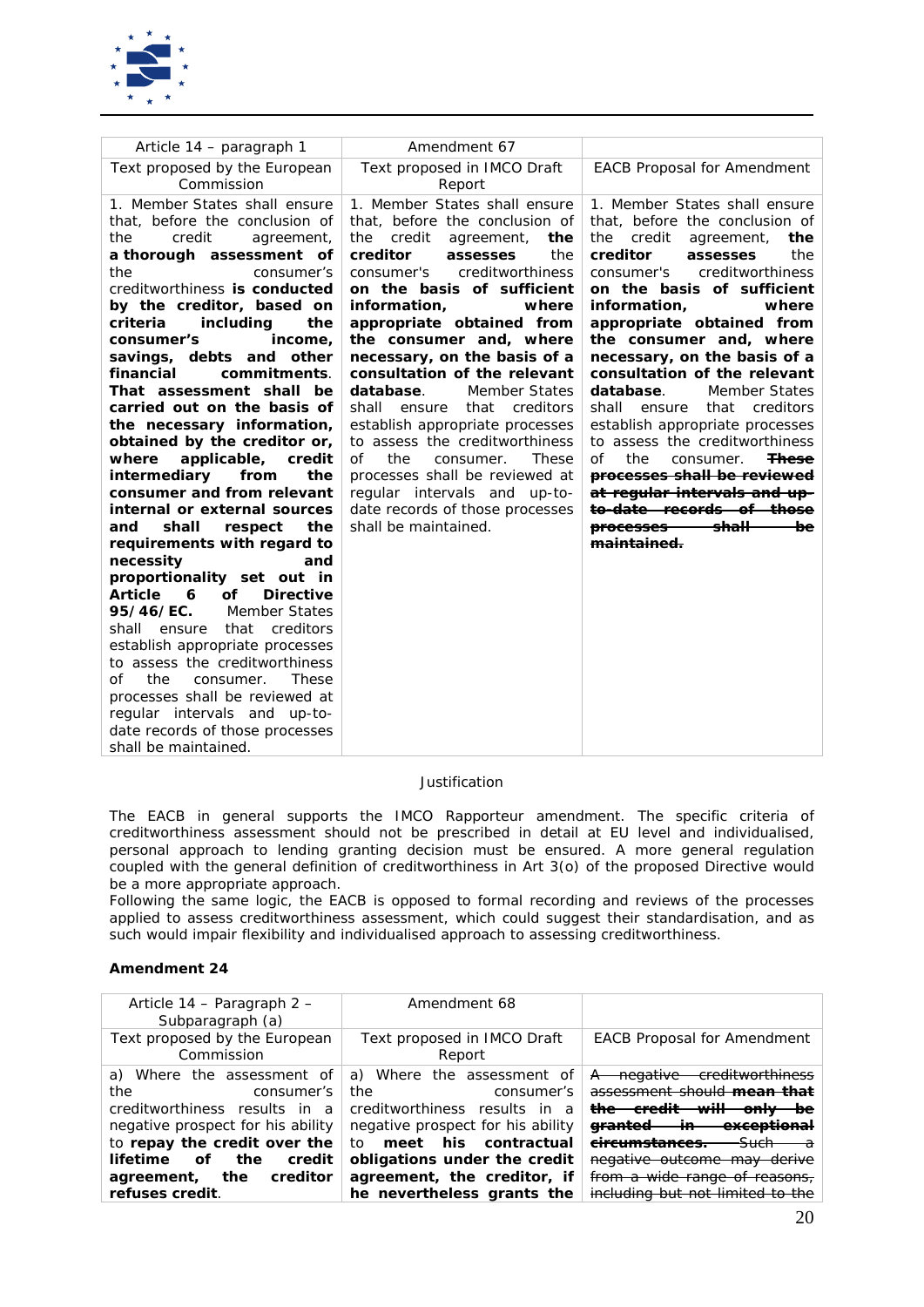

| credit,                                     | supplies | consultation of a database or a  |                     |        |
|---------------------------------------------|----------|----------------------------------|---------------------|--------|
| documentary evidence to negative            |          |                                  | <del>credit -</del> | score. |
| show that he has done so $\vert$ A positive |          |                                  | creditworthiness    |        |
| and to support this decision. assessment    |          |                                  | should              | not    |
|                                             |          | constitute an obligation for the |                     |        |
|                                             |          | creditor to provide credit.      |                     |        |

*Assessing creditworthiness is not an automated process but is carried out by co-operative banks on an individualised basis. In some circumstances a responsible lending decision can be made despite the creditworthiness assessment which at face value is negative. There are factors which can be taken into account by the lender which are not strictly speaking elements of creditworthiness assessment, such as third party surety or collateral. Another example of a situation where the granting of the loan could be looked favourably upon despite negative creditworthiness assessment could be granting a loan for the purpose of finishing the property which is used as collateral, in order to be able to sell that property. A proposition that in every case where the outcome of the creditworthiness assessment is negative, the lender is under the obligation to refuse credit is against an individualised, case-by-case approach to the lending decisions. Art 14(2)(a) is an unjustified and unnecessary intervention into the private autonomy of the contracting parties. Following the same logic, positive creditworthiness assessment should not constitute a right to credit.* 

#### **Amendment 25**

| Article 14 – Paragraph 2 –<br>Subparagraph (e)                                                                                                                                                                                                                                                                                                                                                                                                                                | Amendment 71                                                                                                                                                                                                                                                                                                                                                      |                                                                                                                                                                                                                                                                                                                                                                                                      |
|-------------------------------------------------------------------------------------------------------------------------------------------------------------------------------------------------------------------------------------------------------------------------------------------------------------------------------------------------------------------------------------------------------------------------------------------------------------------------------|-------------------------------------------------------------------------------------------------------------------------------------------------------------------------------------------------------------------------------------------------------------------------------------------------------------------------------------------------------------------|------------------------------------------------------------------------------------------------------------------------------------------------------------------------------------------------------------------------------------------------------------------------------------------------------------------------------------------------------------------------------------------------------|
| Text proposed by the European<br>Commission                                                                                                                                                                                                                                                                                                                                                                                                                                   | Text proposed in IMCO Draft<br>Report                                                                                                                                                                                                                                                                                                                             | <b>EACB Proposal for Amendment</b>                                                                                                                                                                                                                                                                                                                                                                   |
| e) Without prejudice<br>to<br>the<br>right<br>of<br>general<br>access<br>contained in Article 12 of the<br>Directive 95/46/EC, where the<br>application is rejected on the<br>basis of an automated decision<br>or a decision based on methods<br>such as automated<br>credit<br>scoring, the creditor informs<br>the consumer immediately and<br>without charge and <b>that the</b><br>creditor explains the logic<br>involved in the automated<br>decision to the consumer. | e) Without prejudice<br>to<br>the<br>of<br>right<br>general<br>access<br>contained in Article 12 of the<br>Directive 95/46/EC, where the<br>application is rejected on the<br>basis of an automated decision<br>or a decision based on methods<br>such as automated<br>credit<br>scoring, the creditor informs<br>the consumer immediately and<br>without charge. | e) Without prejudice to the<br><del>right of</del><br><del>qeneral</del><br>access<br><del>contained in Article 12 of the</del><br>Directive 95/46/EC, where the<br>application is rejected on the<br>basis of an automated decision<br>or a decision based on methods<br>such as automated<br><del>credit</del><br>scoring, the creditor informs<br>the consumer immediately and<br>without charge. |

#### *Justification*

The EACB supports the deletion of a requirement for creditors to explain the logic involved in the *automated decision to the consumer, as parameters involved in an automated decision are considered to be business secretes, and such internal decision processes should not have to be disclosed for competition reasons. In fact, the entire provision should be in the view of the EACB deleted because it is based on an incorrect assumption that a loan application could be rejected based purely on an automated decision. This in fact is not the practice of the co-operative banks, which take a more individualized approach to the lending decision, and would not refuse a loan based purely on an automated decision. In addition, Article 15 of the Data Protection Directive (95/46/EC) already prohibits all automated decisions based solely on consultation of databases stating that "Member States shall grant the right to every person not to be subject to a decision which produces legal effects concerning him or significantly affects him and which is based solely on automated processing of data intended to evaluate certain personal aspects relating to him, such as (...), creditworthiness, (...) etc". Regardless of whether a credit agreement or some other type of contract is involved, this data protection regime establishes an EU-wide basis for handling automated decision processes.*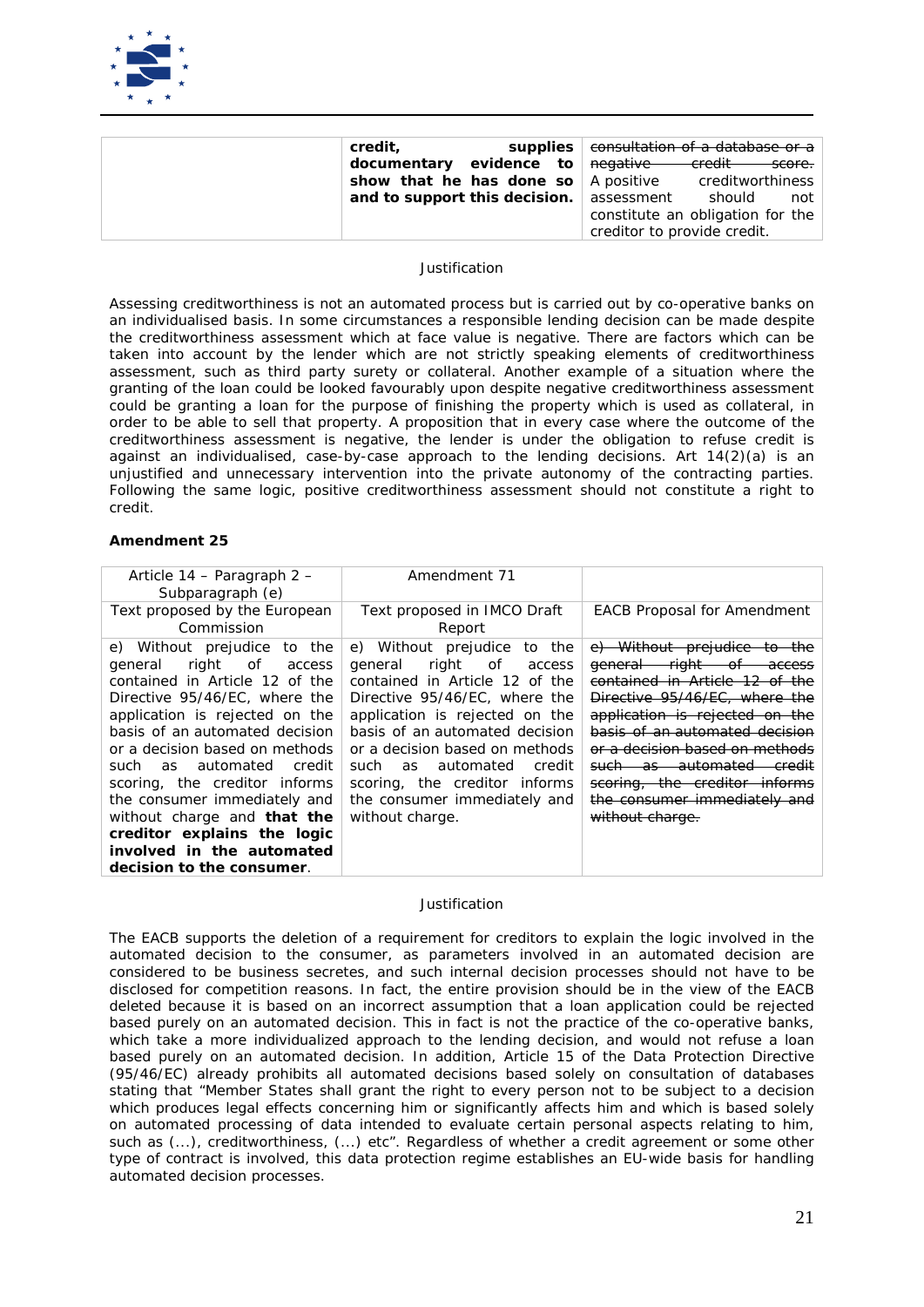

## **Amendment 26**

| Article 14 – Paragraph 2 –<br>Subparagraph (f)                                                           | Amendment 72                                                                                                                                                                                                                                   |                                                                                                                                                                         |
|----------------------------------------------------------------------------------------------------------|------------------------------------------------------------------------------------------------------------------------------------------------------------------------------------------------------------------------------------------------|-------------------------------------------------------------------------------------------------------------------------------------------------------------------------|
| Text proposed by the European<br>Commission                                                              | Text proposed in IMCO Draft<br>Report                                                                                                                                                                                                          | <b>EACB Proposal for Amendment</b>                                                                                                                                      |
| The consumer <i>has</i><br>the<br>opportunity to request for<br>the decision to be reviewed<br>manually. | The consumer <i>is made</i><br>T)<br>aware that there is the<br>possibility<br>of a<br>manual<br>review of the refusal of his<br>credit application; this does<br>not constitute an obligation<br>on the creditor to carry out<br>such review. | <del>The consumer</del><br>H<br>aware<br>possibility<br>FAVIOUL of the refueal<br>eredit application; this does<br>conctituto on obliga<br>on the exaditor to corry out |

## *Justification*

*An obligation to review the negative decision raises concerns related to the issue of the implied right to credit, and would mean additional and unjustified red tape for banks. The EACB welcomes therefore the clarification proposed by the Rapporteur that this does not constitute an obligation on the creditor to carry out such review. However, we would call for the complete deletion of Subparagraph (f) as superfluous.* 

## **CHAPTER VII**

## **Amendment 27**

| Article 17 – Paragraph 1                                                                                                                                                                                                                                                                                               | Amendment 78                                                                                                                                                                                                                                                                                                                         |                                                                                                                                                                                                                                                                                                                                                                                                                |
|------------------------------------------------------------------------------------------------------------------------------------------------------------------------------------------------------------------------------------------------------------------------------------------------------------------------|--------------------------------------------------------------------------------------------------------------------------------------------------------------------------------------------------------------------------------------------------------------------------------------------------------------------------------------|----------------------------------------------------------------------------------------------------------------------------------------------------------------------------------------------------------------------------------------------------------------------------------------------------------------------------------------------------------------------------------------------------------------|
| Text proposed by the<br>Commission                                                                                                                                                                                                                                                                                     | Text proposed in IMCO Draft<br>Report                                                                                                                                                                                                                                                                                                | <b>EACB Proposal for Amendment</b>                                                                                                                                                                                                                                                                                                                                                                             |
| this<br>For<br>purposes of<br>the<br>Directive, 'advice' constitutes a<br>service from<br>the<br>separate<br>granting of a credit. <b>Such a</b><br>service<br>be<br>only<br>can<br>marketed as advice when<br>the remuneration of the<br>providing<br>the<br>individual<br>service is transparent to the<br>consumer. | 1. For the purposes of this<br>Directive, 'advice' constitutes a<br>from<br>separate<br>service<br>the<br>granting of a<br>credit.<br>A<br>separate charge for advice<br>can only be made if the<br>has<br>been<br>consumer<br>informed of the requirement<br>to pay a charge and of<br>method<br>for<br>used<br>its<br>calculation. | 1. For the purposes of this<br>Directive, 'advice' constitutes a<br>service<br>from<br>the<br>separate<br>granting of a credit. <b>Such a</b><br>service<br>only<br>be<br>can<br>marketed as advice when:<br>(a) the remuneration for<br>the service is transparent to<br>the consumer and<br>(b) the consumer is made<br>aware of the fact that he is<br>receiving<br>the<br>separate<br>service of 'advice'. |

#### *Justification*

*'Advice' is rightly classified as a separate service, different from the services provided by the lender or a tied credit intermediary to the borrower in the course of 'regular', non-advised process of granting a loan. The obligations of the creditor and the grounds for potential liability of the creditor will be different in the regular, non-advised loan granting process and in the situation when the service of 'advice' is provided. It is imperative for the consumer to know if he has/will receive a separate service of impartial 'advice'.*

| Article 17 – Paragraph 2    | Amendment 79                |                                    |
|-----------------------------|-----------------------------|------------------------------------|
| Text proposed by the        | Text proposed in IMCO Draft | <b>EACB Proposal for Amendment</b> |
| Commission                  | Report                      |                                    |
| Member States shall ensure  |                             | Member States shall ensure         |
| that the creditor or credit |                             | that the creditor or credit        |
| intermediary informs<br>the |                             | intermediary informs<br>the        |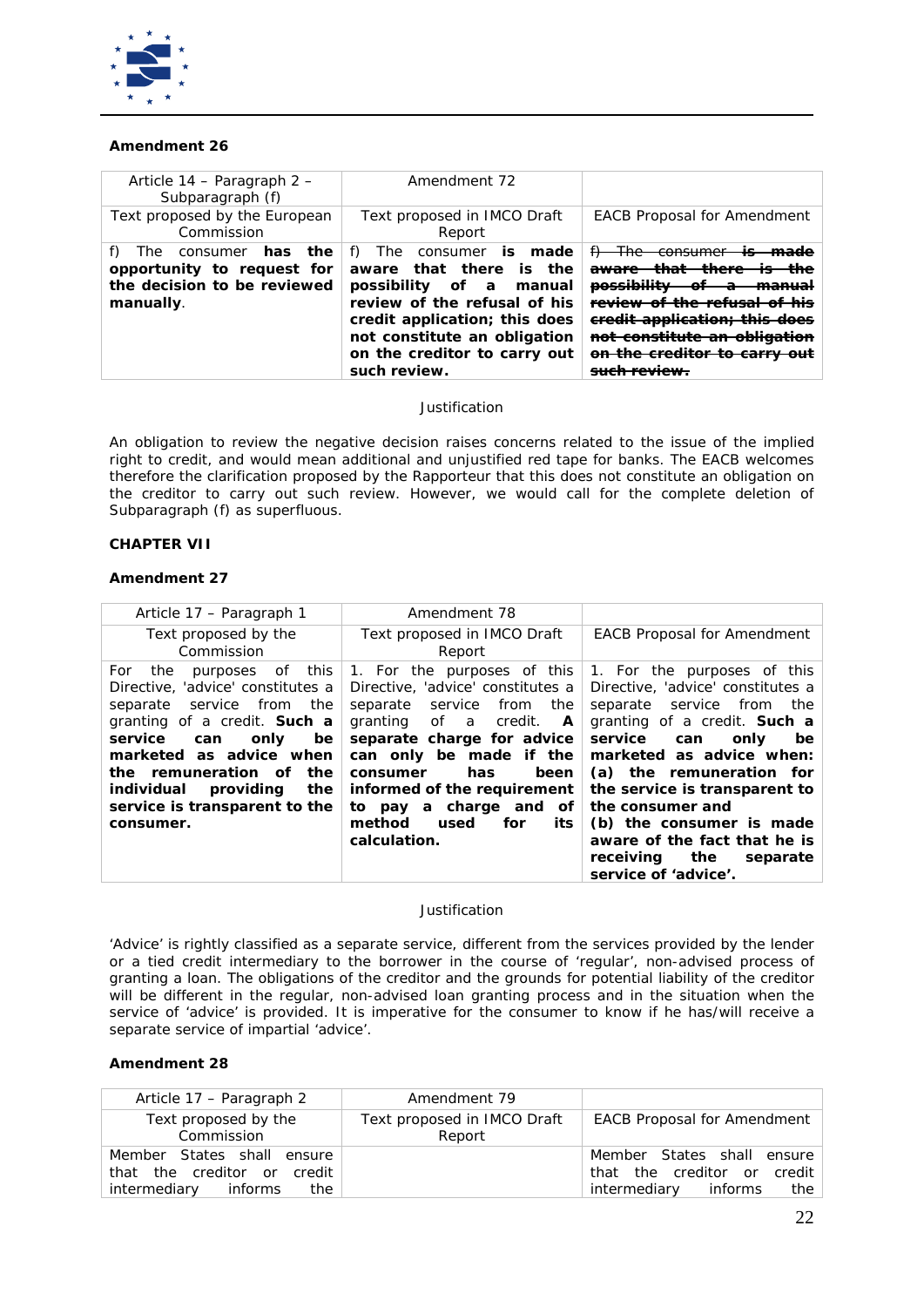

| consumer, in the context of a<br>given transaction, whether or<br>not advice is being or will be<br>provided. This may be done<br>additional<br>through<br>pre-<br>contractual information.<br>Where advice is provided to<br>consumers, in addition to the<br>requirements set out in Articles<br>5 and 6, Member States shall<br>ensure <b>that creditors and</b><br>credit intermediaries:<br>(a) consider a sufficiently large<br>number of credit agreements<br>available on the market so as<br>to enable the recommendation<br>of the most suitable credit<br>agreements for the consumer's<br>needs, financial situation and<br>personal circumstances;<br>obtain<br>(b)<br>the<br>necessary<br>information<br>regarding<br>the<br>personal<br>consumer's<br>and<br>situation,<br>financial<br>his<br>preferences and objectives so<br>enable<br>to<br>the<br>as<br>recommendation<br>of<br>suitable<br>credit agreements. Such an<br>assessment shall be based on<br>information that is up to date<br>at that moment in time and on<br>reasonable assumptions as to<br>the consumer's situation over<br>the term of the proposed credit<br>agreement. | a) consider a sufficiently large<br>number of credit agreements<br>available so as to enable the<br>recommendation of the most<br>suitable credit agreements for<br>the consumer's needs, financial<br>situation<br>and<br>personal<br>where<br>circumstances,<br>and<br>appropriate<br><i>inform</i><br>the<br>consumer<br>if<br>they<br>are<br>considering only their own<br>range of products; | consumer, in the context of a<br>given transaction, when advice<br>is being or will be provided.<br>This may be done through<br>additional<br>pre-contractual<br>information.<br>Where advice is provided to<br>consumers, in addition to the<br>requirements set out in Articles<br>5 and 6, Member States shall<br>that<br>advice<br>the<br>ensure<br>providers:<br>(a) consider a sufficiently large<br>number of credit agreements:<br>available on the market so as<br>to enable the recommendation<br>of the most suitable credit<br>agreements for the consumer's<br>needs, financial situation and<br>personal circumstances:<br>(i) in their product range, in<br>case of advice provided by<br>creditors<br>(ii) in the product range of<br>creditors on behalf of which<br>under<br>the<br>and<br>full<br>οf<br>responsibility of which they<br>in<br>case of<br>advice<br>act,<br>provided<br>tied<br>by<br><i>intermediaries</i><br>available<br>(iii)<br>the<br><b>on</b><br>market, in case of advice<br>untied<br>provided<br>by<br><i>intermediaries</i><br>(b)<br>obtain the<br>necessary<br>information<br>regarding<br>the<br>personal<br>consumer's<br>and<br>his<br>financial<br>situation,<br>preferences and objectives so<br>enable<br>the<br>as<br>to<br>recommendation of suitable<br>credit agreements. Such an<br>assessment shall be based on<br>information that is up to date<br>at that moment in time and on<br>reasonable assumptions as to<br>the consumer's situation over<br>the term of the proposed credit<br>agreement. |
|-----------------------------------------------------------------------------------------------------------------------------------------------------------------------------------------------------------------------------------------------------------------------------------------------------------------------------------------------------------------------------------------------------------------------------------------------------------------------------------------------------------------------------------------------------------------------------------------------------------------------------------------------------------------------------------------------------------------------------------------------------------------------------------------------------------------------------------------------------------------------------------------------------------------------------------------------------------------------------------------------------------------------------------------------------------------------------------------------------------------------------------------------------------------|---------------------------------------------------------------------------------------------------------------------------------------------------------------------------------------------------------------------------------------------------------------------------------------------------------------------------------------------------------------------------------------------------|------------------------------------------------------------------------------------------------------------------------------------------------------------------------------------------------------------------------------------------------------------------------------------------------------------------------------------------------------------------------------------------------------------------------------------------------------------------------------------------------------------------------------------------------------------------------------------------------------------------------------------------------------------------------------------------------------------------------------------------------------------------------------------------------------------------------------------------------------------------------------------------------------------------------------------------------------------------------------------------------------------------------------------------------------------------------------------------------------------------------------------------------------------------------------------------------------------------------------------------------------------------------------------------------------------------------------------------------------------------------------------------------------------------------------------------------------------------------------------------------------------------------------------------------------------------|

*A creditor providing a service of 'advice' should not be obliged to consider, and possibly recommend, to the consumer products of his competitors. Such interpretation could potentially lead to reluctance of creditors to provide the service of 'advice' at all.*

## **CHAPTER VIII**

| Article<br><del>8</del> – Paragraph م<br>а<br>-11<br>ີ<br>.<br>$\sim$ |  |  |
|-----------------------------------------------------------------------|--|--|
|-----------------------------------------------------------------------|--|--|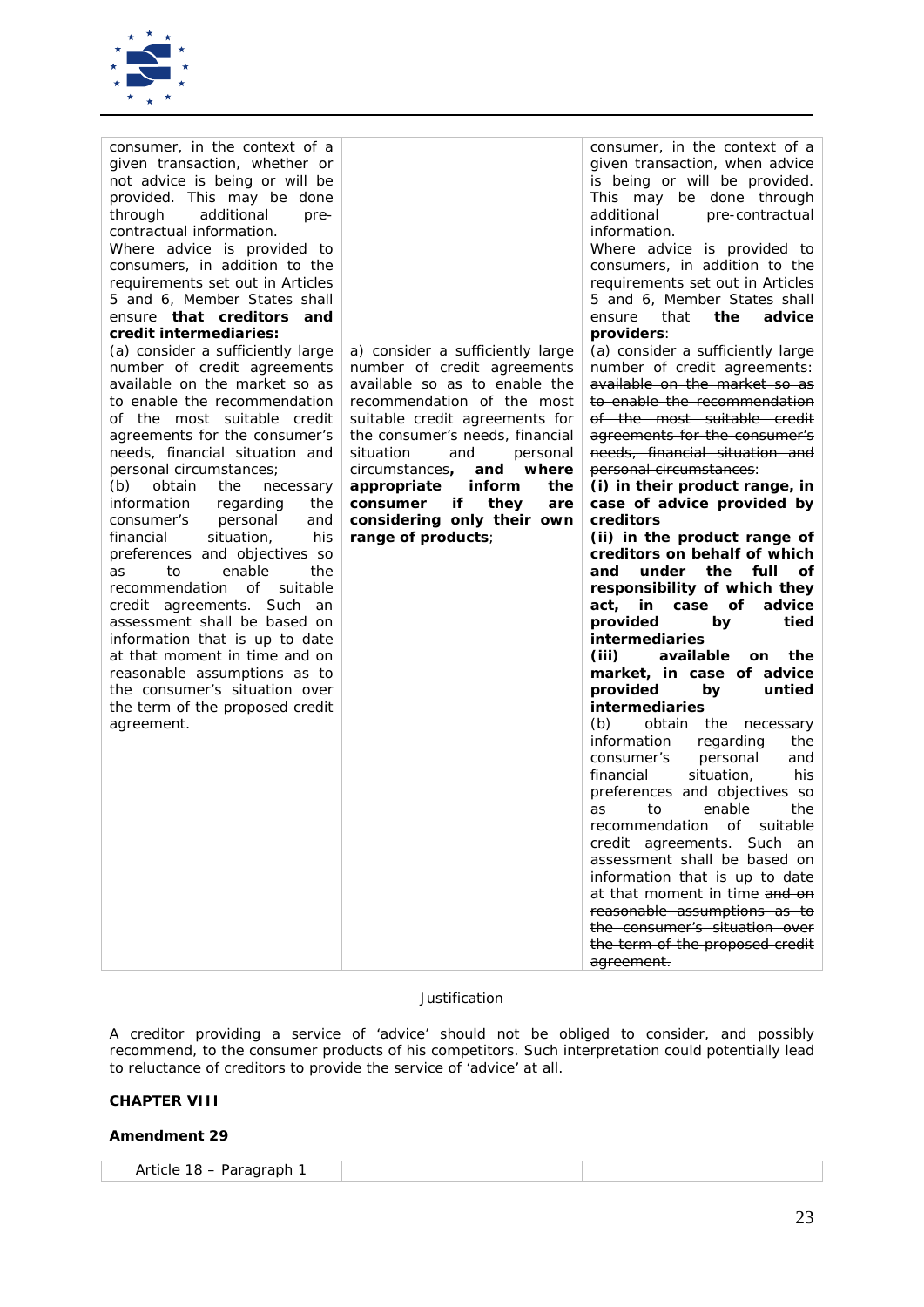

| Text proposed by the<br>Commission                                                                                                                                                                                                                                                                                                                                                                                                            | Text proposed in IMCO Draft<br>Report | <b>EACB</b> proposal for Amendment                                                                                                                                                                                                                                                                                                                                                                                                                                                                                                                                                                                                                                                                                                                                                                                                                                                                                                                                                                                                                                                                                                                                                                                                                                                                                                                                                                                                 |
|-----------------------------------------------------------------------------------------------------------------------------------------------------------------------------------------------------------------------------------------------------------------------------------------------------------------------------------------------------------------------------------------------------------------------------------------------|---------------------------------------|------------------------------------------------------------------------------------------------------------------------------------------------------------------------------------------------------------------------------------------------------------------------------------------------------------------------------------------------------------------------------------------------------------------------------------------------------------------------------------------------------------------------------------------------------------------------------------------------------------------------------------------------------------------------------------------------------------------------------------------------------------------------------------------------------------------------------------------------------------------------------------------------------------------------------------------------------------------------------------------------------------------------------------------------------------------------------------------------------------------------------------------------------------------------------------------------------------------------------------------------------------------------------------------------------------------------------------------------------------------------------------------------------------------------------------|
| Member States shall ensure<br>that<br>the consumer<br>has<br>a<br>statutory<br>or<br>contractual<br>right<br>discharge<br>his<br>to<br>obligations<br>under<br>credit<br>a<br>agreement prior to the expiry<br>of that agreement. In such<br>cases, he shall be entitled to a<br>reduction in the total cost of<br>the credit, such a reduction<br>consisting of the interest and<br>the costs for the remaining<br>duration of the contract. |                                       | <b>Member States shall ensure</b><br><del>that the consumer has a</del><br><del>statutory right to</del><br>The<br>consumer shall be entitled<br>to discharge his obligations<br>under a credit agreement prior<br>the<br>expiry<br>that<br>to<br>of<br>agreement. In such cases, he<br>shall be entitled to a reduction<br>in the total cost of the credit,<br>such a reduction consisting of<br>the interest and the costs for<br>the remaining duration of the<br>contract. Member States may<br>provide that the exercise of<br>this right may be limited to<br>certain<br>justified<br>circumstances, which may<br>include time limitations on<br>the exercise of the right,<br>different<br>treatment<br>depending on the type of<br>borrowing<br>rate,<br>the<br>or<br>restrictions with regard to<br>circumstances<br>the<br>under<br>which the right may be<br>particular,<br>exercised.<br>In<br>Member States may ensure<br>that early repayment<br>is<br>precluded<br>respect<br>in<br>οf<br>credit agreement being part<br>of<br>the<br>cover<br>funds<br>οf<br>funds<br>mortgages<br>and<br>similar instruments. In any<br>event,<br>if<br>the<br>early<br>repayment falls<br>within<br>$\boldsymbol{a}$<br>period<br>which<br>the<br>for<br>borrowing rate is fixed,<br>exercise of the right may be<br>made<br>subject<br>to<br>the<br>existence<br>of<br>special<br>a<br>interest on the part of the<br>consumer. |

*It must be ensured that the right of early repayment does not interfere with the product design of mortgages and does not impair their diversity. An unconditional right for the consumer to repay early poses a risk of limiting product design and in the end, consumer choice. In particular the type of the borrowing rate and specific funding structures of mortgages should be accounted for in effort to preserve the product diversity (e.g. unconditional early repayment without the right for the lender to full compensation for all costs and losses would lead to the significant increase of the prices of fixed rate mortgages, and even their complete elimination from the market). In any case, the consumer should have the option to waive the right of early repayment under the condition that he is well informed about the effects of that waiver and unconditionally declares in a written form that he accepts the consequences.*

| Article<br><i>Amendment 80</i><br>$\cdot$ 18 – Paragraph z |
|------------------------------------------------------------|
|------------------------------------------------------------|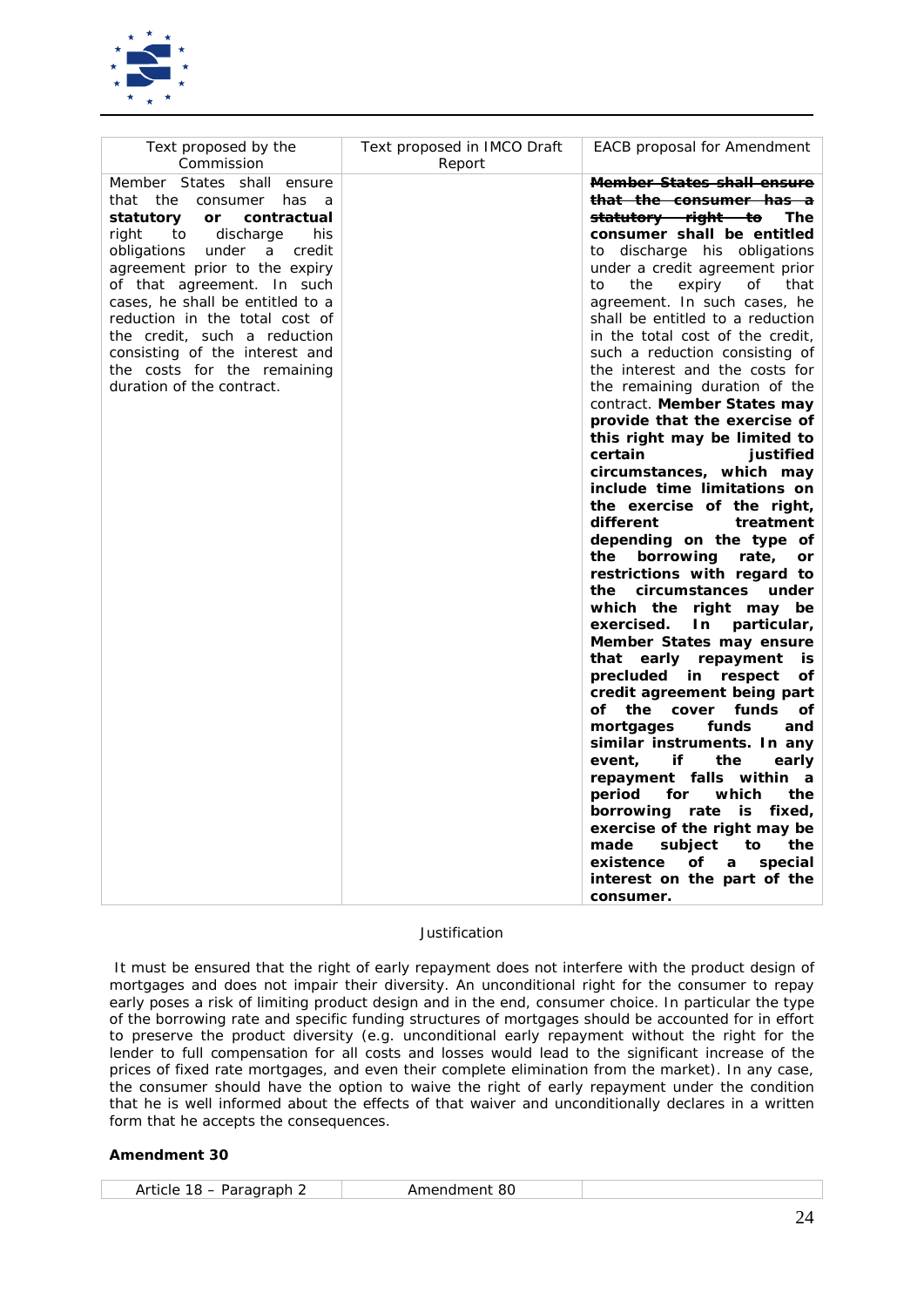

| Text proposed by the<br>Commission                                  | Text proposed in IMCO Draft<br>Report                                   | <b>EACB Proposal for Amendment</b>                                       |
|---------------------------------------------------------------------|-------------------------------------------------------------------------|--------------------------------------------------------------------------|
| Member States may provide                                           | Member States may provide                                               | Member States may provide                                                |
| that the exercise of the right                                      | that the exercise of the right                                          | that the exercise of the right                                           |
| referred to in paragraph 1 is                                       | referred to in paragraph 1 is                                           | referred to in paragraph 1 is                                            |
| subject to certain conditions.                                      | subject to certain conditions.                                          | subject to certain conditions.                                           |
| Such conditions may include                                         | Such conditions may include                                             | Such conditions may include                                              |
| time limitations on the exercise                                    | time limitations on the exercise                                        | time limitations on the exercise                                         |
| of the right, different treatment                                   | of the right, different treatment                                       | of the right, different treatment                                        |
| depending on the type of the                                        | depending on the type of the                                            | depending on the type of the                                             |
| borrowing rate, or restrictions                                     | borrowing rate, or restrictions                                         | borrowing rate, or restrictions                                          |
| with<br>regard<br>to<br>the                                         | with<br>regard<br>to<br>the                                             | with regard to the                                                       |
| circumstances under which the                                       | circumstances under which the                                           | circumstances under which the                                            |
| may<br>be<br>exercised.<br>right                                    | right<br>be<br>exercised.<br>may                                        | right may be exercised.                                                  |
| <b>States</b><br>Member<br>also<br>may                              | <b>Member</b><br><b>States</b><br>may<br>also                           | Member States may also                                                   |
| provide that the creditor should                                    | provide that the creditor should                                        | provide that The creditor shall                                          |
| entitled<br>to<br>fair<br>be<br>and                                 | entitled<br>to<br>fair<br>be<br>and                                     | be entitled to fair and full                                             |
| justified<br>objectively                                            | objectively<br>justified<br>potential<br>for                            | compensation<br>for<br>potential<br>costs, <b>interest rate loss and</b> |
| compensation for<br>potential<br>costs directly linked to early     | compensation<br>costs,<br>including<br>loss<br>οf                       | other losses and foregone                                                |
| repayment of the credit. In any                                     | <i>interest</i> , directly<br>linked<br>to                              | linked<br>early<br>profits<br>to                                         |
| event, if the early repayment                                       | early repayment of the credit.                                          | repayment of the credit.                                                 |
| falls within a period for which                                     | In any event, if the early                                              | In any event, if the early                                               |
| the borrowing rate is fixed,                                        | repayment falls within a period                                         | repayment falls within a period                                          |
| exercise of the right may be                                        | for which the borrowing rate is                                         | for which the borrowing rate is                                          |
| made subject to the existence                                       | fixed, exercise of the right may                                        | fixed, exercise of the right may                                         |
| of a special interest on the part                                   | subject<br>be<br>made<br>to<br>the                                      | be made subject to the                                                   |
| of the consumer.                                                    | existence of a special interest                                         | existence of a special interest                                          |
|                                                                     | on the part of the consumer.                                            | on the part of the consumer.                                             |
| Where a Member State lays                                           |                                                                         |                                                                          |
| down such conditions, these<br>shall not make the exercise of       | Where a Member State lays                                               | Where a Member State lays                                                |
|                                                                     | such<br>conditions.<br>down<br>the<br>exercise of the <b>consumer's</b> | down such conditions, the<br>exercise of the <b>consumer's</b>           |
| right<br>referred<br>the<br>in<br>to<br>$\mathbf{1}$<br>excessively | right referred to in paragraph 1                                        | right referred to in paragraph 1                                         |
| paragraph<br>difficult or onerous for the                           | shall not be made excessively                                           | shall not be made excessively                                            |
| consumer.                                                           | difficult<br><sub>or</sub><br>onerous<br>by                             | difficult or onerous by                                                  |
|                                                                     | conditions going beyond the                                             | conditions going beyond the                                              |
|                                                                     | parameters set out above.                                               | <del>parameters set out above.</del>                                     |

The right to a compensation for the creditor in case of early repayment must be secured in all *circumstances. Lenders should be entitled to be fully reimbursed for all the losses and foregone profits. Limited compensation would oblige lenders to mutualise their risk, i.e. to divide potential losses amongst all mortgage borrowers. The compensation should be calculated on a wide calculation basis (comprising funding costs) without legally enforceable caps on interest rates and on the variation of interest rates. The provisions of the proposed Directive should be subject to maximum harmonisation. Finally, the right of early repayment should be considered in the context of specific refinancing conditions available for the lender and taking account of the type of interest rate (fixed or variable) of a given product.* 

*The banks should not be obliged to disclose their funding conditions. This is a part of their business strategy. The phrases 'excessively difficult' and 'onerous' used in Art 18(2) par 2 are imprecise and as such the EACB proposes to delete them.*

|                      |                             | Article 22a (new)                  |
|----------------------|-----------------------------|------------------------------------|
| Text proposed by the | Text Proposed in IMCO Draft | <b>EACB Proposal for Amendment</b> |
| Commission           | <i>Report</i>               |                                    |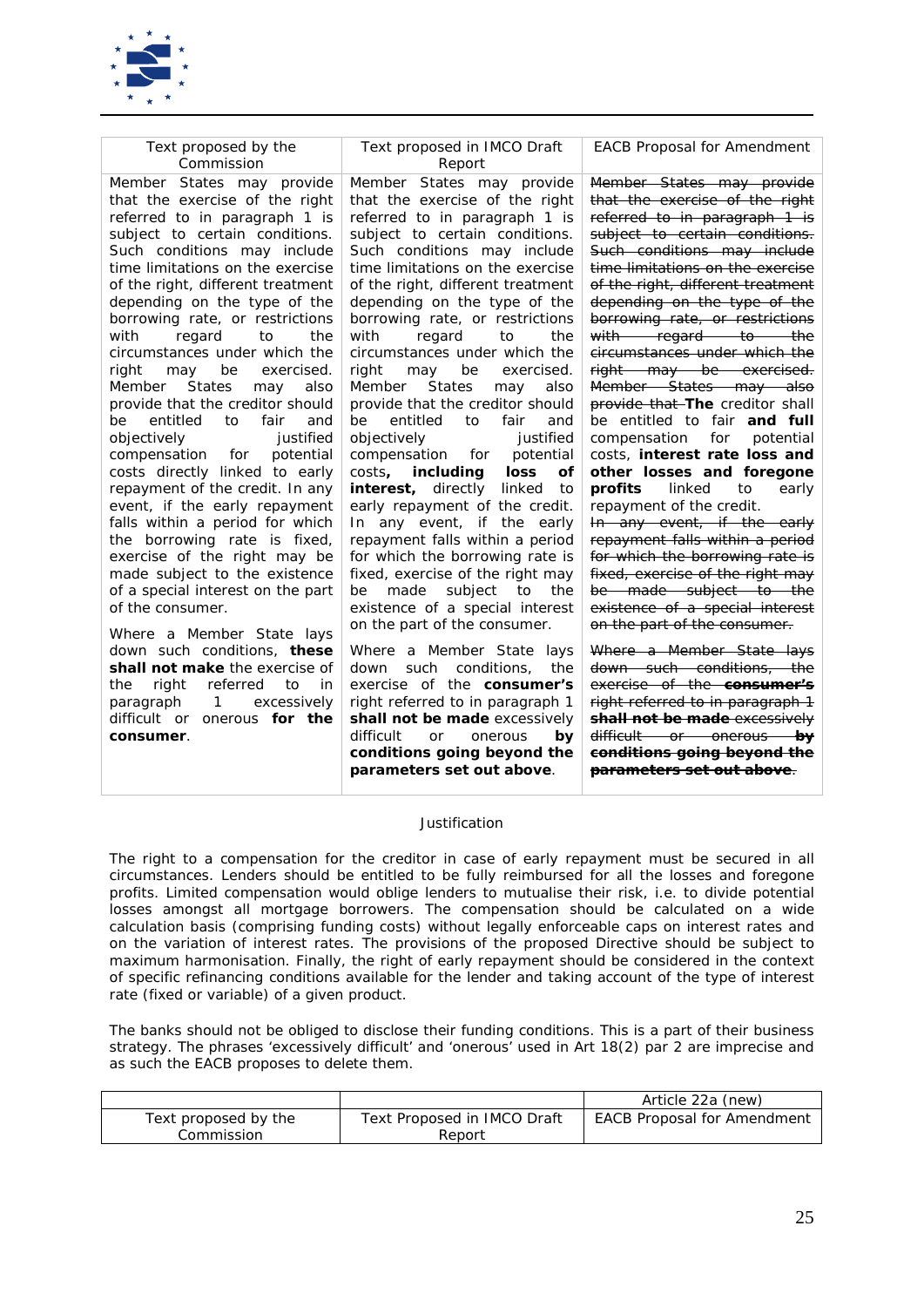

| Requirements laid down in    |
|------------------------------|
| Articles 19-22 should not    |
| apply to credit institutions |
| as defined in Article 4      |
| Paragraph 1 of the           |
| Directive 2006/48/EC of      |
| the European Parliament      |
| and of the Council of 14     |
| June 2006 relating to the    |
| taking up and pursuit of the |
| business of credit           |
| <i>institutions.</i>         |
|                              |

*The structures within the co-operative banks' groups in some Member States involve independent co-operative banks in the regions and central co-operative members as providers of group-wide special products, such as for example co-operative mortgage banks. The local co-operative banks are deemed to be 'credit intermediaries' in their relations with customers if they grant credits for which a central co-operative bank acts as a 'creditor'. As credit institutions, all co-operative banks are already subject to the Directive 2006/48/EC of the European Parliament and of the Council of 14 June 2006 relating to the taking up and pursuit of the business of credit institutions. The requirements to be also subject to the provisions of Chapter 9 of the proposed Directive would lead to additional administrative costs. Duplication in the area of registration, authorisation, supervision, professional requirements, etc. should be avoided.*

| Article 26                                                                                                                                                                                                                                                                                                                                                                                                                                                                                                                                                                                                                             | Amendment 86                                                                                                                                                                                                                                                                                                                                                                                                                                                                                                                                                                                                                                                                                                                                                                                                                                                                                                                                                                                                           |                                                                                                                                                                                                                                                                                                                                                                                                                                                                                                                                                                                                                                                                                                                                                                                                                                                                                                                                                                                                                                                                                                                                        |
|----------------------------------------------------------------------------------------------------------------------------------------------------------------------------------------------------------------------------------------------------------------------------------------------------------------------------------------------------------------------------------------------------------------------------------------------------------------------------------------------------------------------------------------------------------------------------------------------------------------------------------------|------------------------------------------------------------------------------------------------------------------------------------------------------------------------------------------------------------------------------------------------------------------------------------------------------------------------------------------------------------------------------------------------------------------------------------------------------------------------------------------------------------------------------------------------------------------------------------------------------------------------------------------------------------------------------------------------------------------------------------------------------------------------------------------------------------------------------------------------------------------------------------------------------------------------------------------------------------------------------------------------------------------------|----------------------------------------------------------------------------------------------------------------------------------------------------------------------------------------------------------------------------------------------------------------------------------------------------------------------------------------------------------------------------------------------------------------------------------------------------------------------------------------------------------------------------------------------------------------------------------------------------------------------------------------------------------------------------------------------------------------------------------------------------------------------------------------------------------------------------------------------------------------------------------------------------------------------------------------------------------------------------------------------------------------------------------------------------------------------------------------------------------------------------------------|
| Text proposed by the<br>Commission                                                                                                                                                                                                                                                                                                                                                                                                                                                                                                                                                                                                     | Text proposed in IMCO Draft<br>Report                                                                                                                                                                                                                                                                                                                                                                                                                                                                                                                                                                                                                                                                                                                                                                                                                                                                                                                                                                                  | <b>EACB Proposal for Amendment</b>                                                                                                                                                                                                                                                                                                                                                                                                                                                                                                                                                                                                                                                                                                                                                                                                                                                                                                                                                                                                                                                                                                     |
| 1. The<br>powers<br>to<br>adopt<br>delegated acts referred to in<br>Articles $6(4)$ , $8(4)$ , $9(3)$ ,<br>$10(3)$ , $14(5)$ and $16(2)$ shall<br>conferred<br>on<br>the<br>be<br>Commission<br>for<br>an<br>indeterminate<br>period<br>οf<br>time following the<br>entry<br>into force of this Directive.<br>2. As soon as it adopts a<br>delegated<br>act,<br>the<br>Commission shall notify it<br>simultaneously<br>the<br>to<br><b>European Parliament and to</b><br>the Council.<br>3.<br>The power to adopt<br>delegated acts is conferred<br>on the Commission subject<br>to the conditions laid down<br>in Articles 27 and 28. | The<br>1.<br>power<br>to<br>adopt<br>acts<br>shall<br>delegated<br>be<br>conferred on the Commission<br>subject<br>the conditions<br>to<br>laid down in this Article.<br>2.<br>The power to adopt<br>delegated acts referred to<br>in Article $9(3)(d)$ and (e)<br>and Article 12(5) shall be<br>conferred<br>the<br><b>on</b><br>Commission<br>for<br>an<br>indeterminate<br>οf<br>period<br>time from $\ldots$ *.<br>3. The delegation of powers<br>referred<br>to<br>Article<br>in<br>9<br>$(3)(d)$ and $(e)$ and Article<br>12 (5) may be revoked at<br>any time by the European<br>Parliament<br>by<br>the<br>or<br>Council.<br>decision<br>A<br>to<br>revoke shall put an end to<br>the delegation of the power<br>specified in that decision. It<br>shall take effect the day<br>following the publication of<br>the decision to revoke in<br>the Official Journal of the<br>European Union or at a later<br>date specified therein.<br>- It<br>shall not affect the validity<br>οf<br>delegated<br>acts<br>any | 1. The <b>power</b> to adopt<br>delegated acts shall<br>bе<br>conferred on the Commission<br>subject to the conditions<br><del>laid down in this Article.</del><br><del>2. The power to adopt</del><br>delegated acts referred to<br>in Article $9(3)(d)$ and $(e)$<br>and Article 12(5) shall be<br><del>conferred</del><br>the<br>on<br><del>Commission-</del><br>for<br>an<br><del>indeterminate period of</del><br><del>time from*.</del><br>3. The delegation of powers<br><del>referred to in Article 9</del><br><del>(3)(d) and (e) and Article</del><br>12 (5) may be revoked at<br>any time by the European<br>Parliament or by the<br><del>Council. A decision to</del><br><del>revoke shall put an end to</del><br>the delegation of the power<br>specified in that decision. It<br>shall take effect the day<br>following the publication of<br><del>the decision to revoke</del><br><del>the Official Journal of the</del><br><del>European Union or at a later</del><br>date specified therein. It<br><del>shall not affect the validitv</del><br>of⊢<br><del>delegated -</del><br><del>—anv —</del><br><del>-acts</del> |
|                                                                                                                                                                                                                                                                                                                                                                                                                                                                                                                                                                                                                                        |                                                                                                                                                                                                                                                                                                                                                                                                                                                                                                                                                                                                                                                                                                                                                                                                                                                                                                                                                                                                                        |                                                                                                                                                                                                                                                                                                                                                                                                                                                                                                                                                                                                                                                                                                                                                                                                                                                                                                                                                                                                                                                                                                                                        |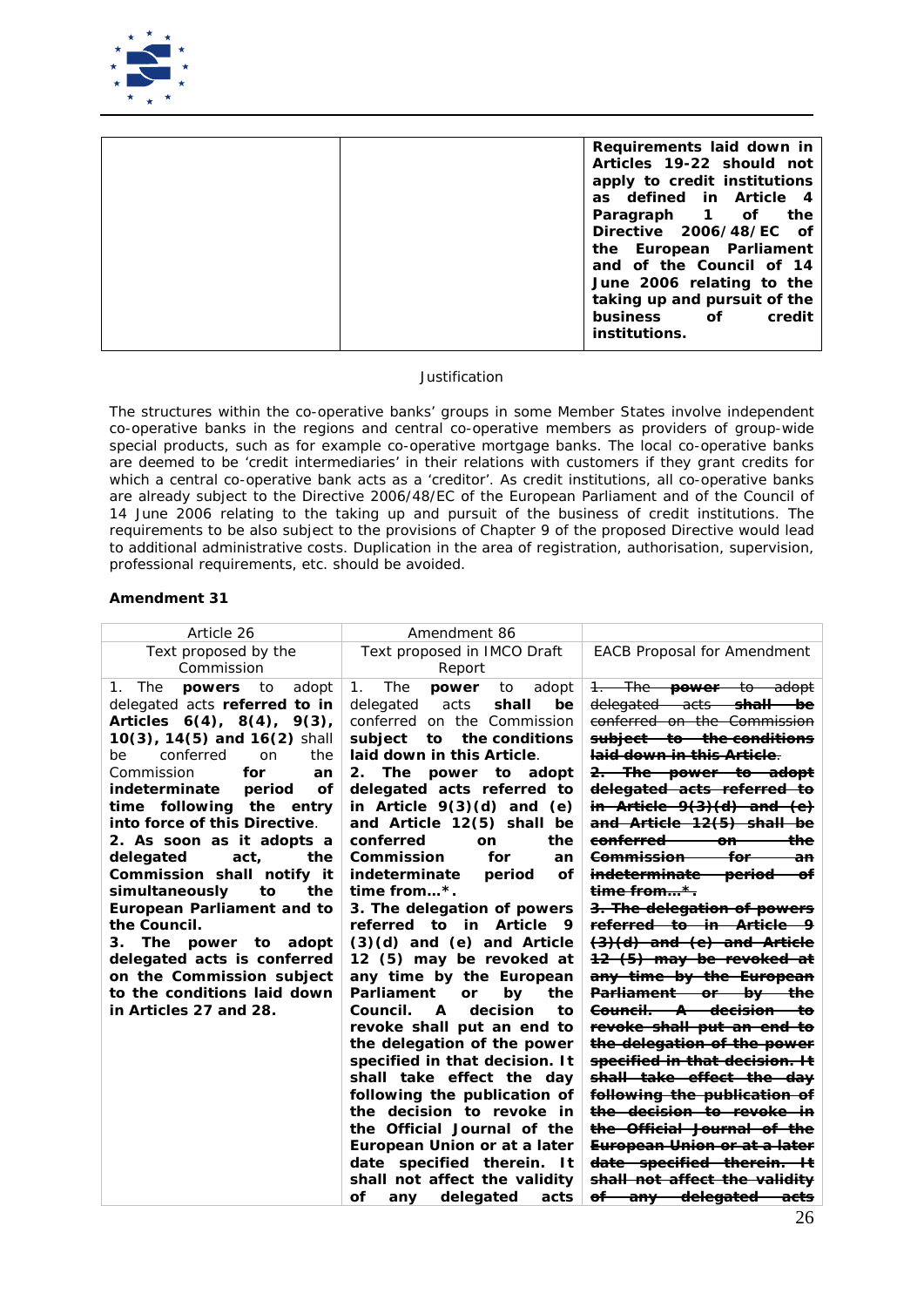

| already in force.                 | <del>already in force.</del>                     |
|-----------------------------------|--------------------------------------------------|
| 3a. As soon as it adopts a        | <del>3a. As soon as it adopts a</del>            |
| delegated<br>act,<br>the          | <del>delegated act,</del><br>the                 |
| Commission shall notify it        | <del>Commission shall notify it</del>            |
| simultaneously<br>to<br>the       | simultaneously to<br>ŧ <del>h</del> е            |
| <b>European Parliament and to</b> | <del>European Parliament and to</del>            |
| the Council.                      | <del>the Council.</del>                          |
| 3b. A delegated act adopted       | 3b. A delegated act adopted                      |
| pursuant to Article $9(3)$ (d)    | <del>pursuant to Article 9(3) (d)</del>          |
| and $(e)$ and Article $12(5)$     | and (e) and Article 12(5)                        |
| shall enter into force only if    | <del>shall enter into force only if</del>        |
| objection<br>has<br>been<br>no    | no objection has been                            |
| expressed either by the           | expressed either by the                          |
| European Parliament or the        | <b>European Parliament or the</b>                |
| Council within a period of        | <del>Council within a period of</del>            |
| three months of notification      | three months of notification                     |
| of that act to the European       | <del>of that act to the European</del>           |
| Parliament<br>and<br>to           | <b>Parliament</b><br><del>and and</del><br>tΘ    |
| the Council or if, before the     | the Council or if, before the                    |
| expiry of that period, the        | expiry of that period, the                       |
| European Parliament<br>and        | European Parliament and                          |
| the Council<br>have<br>both       | <del>the Council — have</del><br><del>both</del> |
| informed the Commission           | <del>informed the Commission</del>               |
| that they will not object. At     | that they will not object. At                    |
| initiative<br>Ωf<br>the<br>the    | <del>the initiative of</del>                     |
| European Parliament or the        | <b>European Parliament or the</b>                |
| Council that period shall be      | <b>Council that period shall be</b>              |
| extended by two months.           | <del>extended by two months.</del>               |
|                                   |                                                  |
| The date of entry into force      | * <del>The date of entry into fo</del>           |
| of this Directive.                | <del>of this Directive.</del>                    |
|                                   |                                                  |

*The EACB is opposed to the extensive use of delegated acts proposed in the directive and welcomes the amendments proposed by the Rapporteur to narrow down the scope of their use. However, the EACB would call for complete removal of the use of delegated acts in this Directive, as they harm the legal certainty. The EACB fails to see what type of developments in the markets would necessitate in the need for further specification solely by the European Commission. If necessary, elements listed in the above provision should be subject to a review (review clause), following a proper round of consultation, impact assessment and with full involvement of relevant stakeholders. Art 290 TFEU provides that 'a legislative act may delegate to the Commission the power to adopt non-legislative acts of general application to supplement or amend certain nonessential elements of the legislative act. The essential elements of an area shall be reserved for the*  legislative act and accordingly shall not be the subject of a delegation of power'.

| Article 30 - Paragraph 1         |                             |                                    |
|----------------------------------|-----------------------------|------------------------------------|
| Text proposed by the             | Text Proposed in IMCO Draft | <b>EACB Proposal for Amendment</b> |
| Commission                       | Report                      |                                    |
| Member States shall adopt and    |                             | Member States shall adopt and      |
| publish, by [2 years after entry |                             | publish, by [2 years after entry   |
| into force] at the latest, the   |                             | into force] at the latest, the     |
| laws, regulations<br>and         |                             | laws, regulations and              |
| administrative provisions        |                             | administrative provisions          |
| necessary to comply with this    |                             | necessary to comply with this      |
| Directive. They shall forthwith  |                             | Directive. They shall forthwith    |
| communicate to<br>the            |                             | communicate to<br>the              |
| Commission the text of those     |                             | Commission the text of those       |
| provisions and a correlation     |                             | provisions and a correlation       |
| table between those provisions   |                             | table between those provisions     |